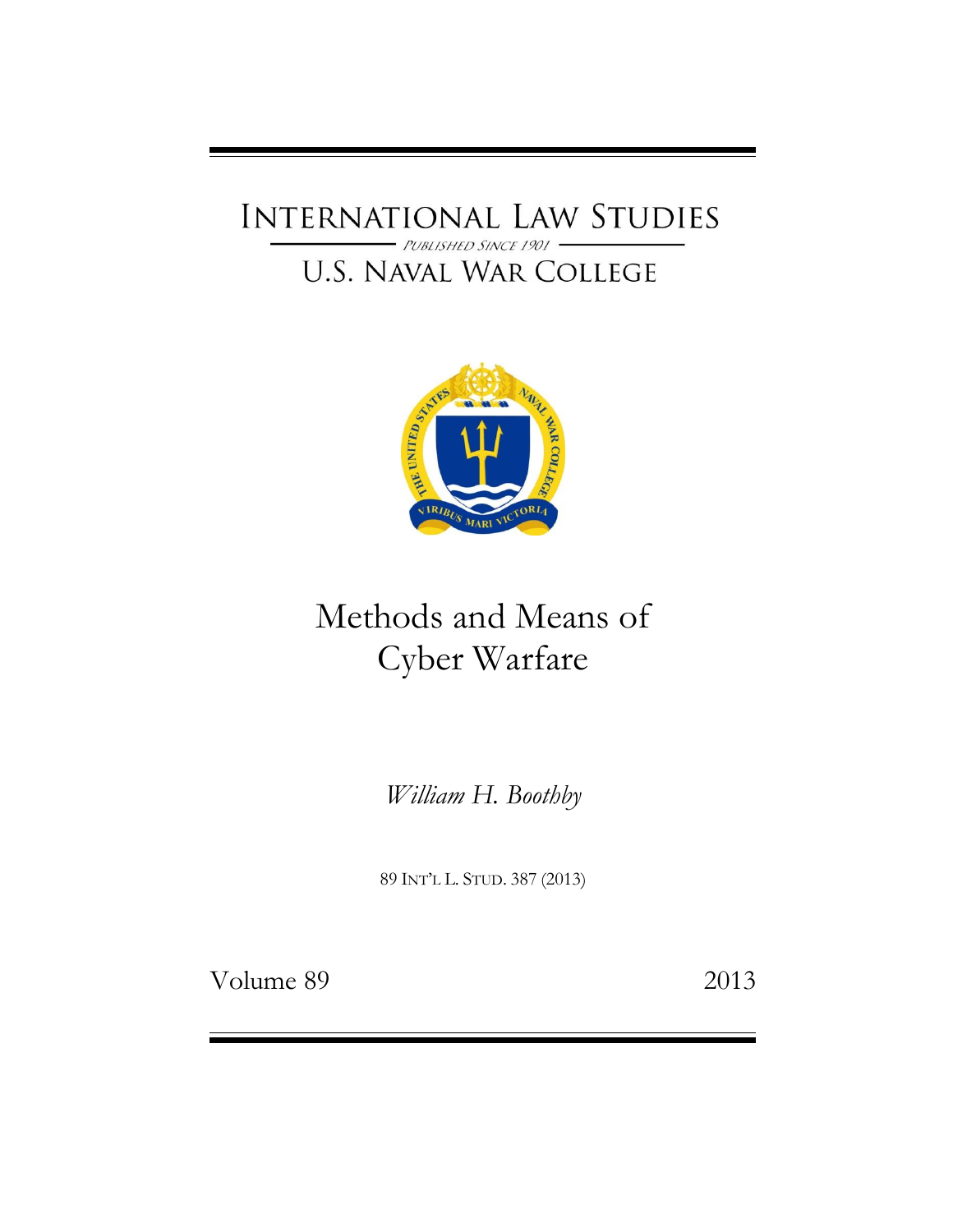## Methods and Means of Cyber Warfare

*William H. Boothby\**

#### I. WHAT IS A CYBER WEAPON?

C entral to the conduct of hostilities in an armed conflict are the tools and techniques with which the fight is undertaken. In non-cyber warfare, the tools, that is, the missiles, bombs, rifles, bayonets, mines, bullets and other weapons and associated equipment, are employed in ways that differ according to the military purpose that it is being sought after. These twin ideas of "military tools" and of the ways in which they are employed can be applied equally to cyber warfare. It follows that we should consider how the law that regulates, respectively, the tools or means of warfare and the ways or methods whereby those tools are used should properly be applied in the cyber context.

Any discussion of cyber methods and means of warfare should take as its starting point the more general notion of means and methods of warfare. Means of warfare consist of all weapons, weapons platforms and associated equipment used directly to deliver force during hostilities. Methods of warfare consist of the ways in which weapons are used in hostilities.

Weapons are devices, munitions, implements, substances, objects or pieces of equipment which generate an offensive capability that can be ap-

<sup>\*</sup> Air Commodore, Royal Air Force (Ret.).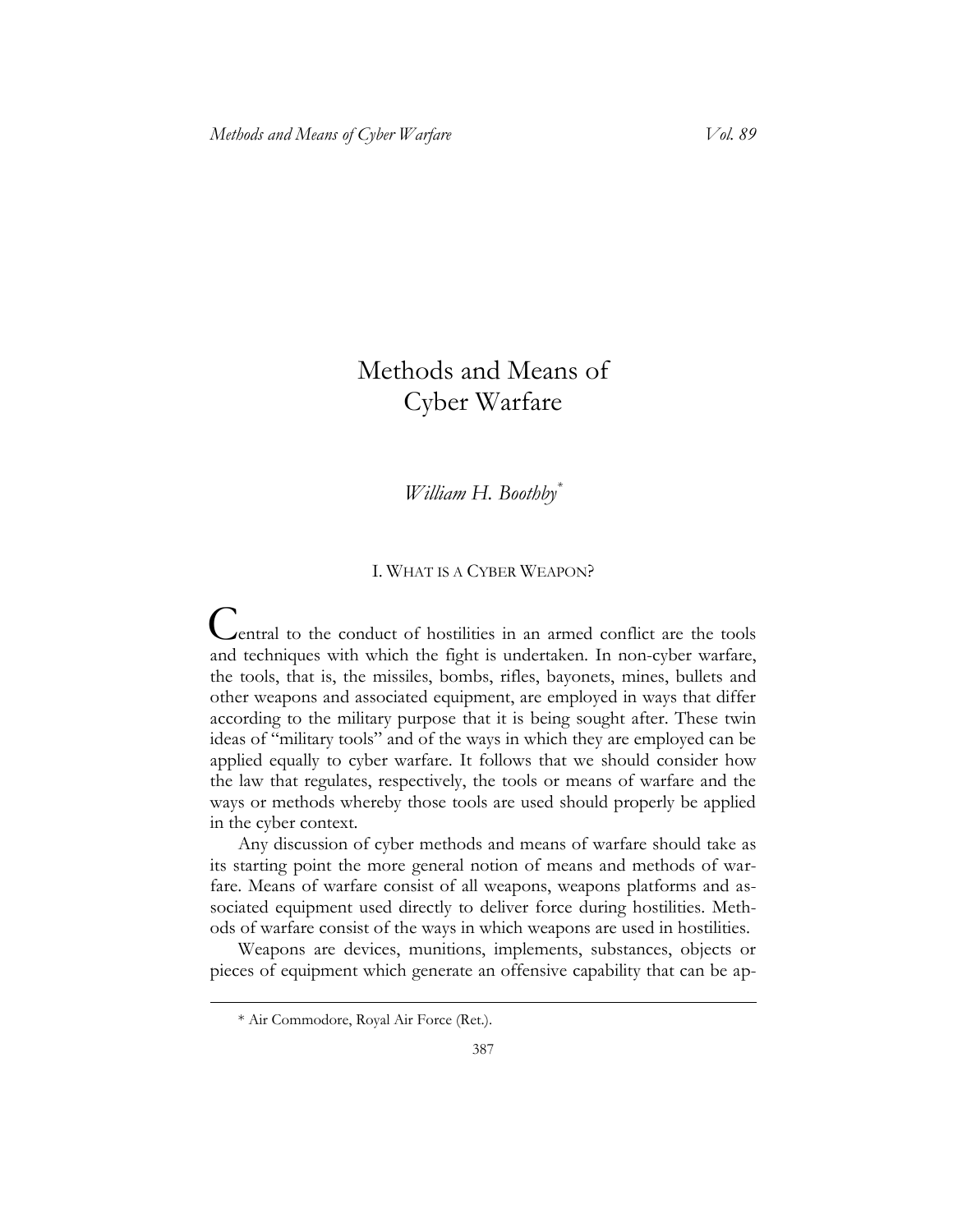plied to an enemy person or object.<sup>1</sup> The *Manual on the Law of Air and Missile Warfare* (*AMW Manual*) defines the term "weapon" as "a means of warfare used in combat operations, including a gun, missile, bomb or other munitions, that is capable of causing either (i) injury to, or death of, persons; or (ii) damage to, or destruction of, objects."<sup>2</sup> The accompanying commentary makes the point that the force used need not be kinetic, citing the effects produced by certain computer network operations.<sup>3</sup> In its Glossary of Military Terms, the U.S. Department of Defense defines a weapon system as "[a] combination of one or more weapons with all related equipment, materials, services, personnel, and means of delivery or deployment (if applicable) required for self-sufficiency."<sup>4</sup> The *AMW Manual* characterizes "means of warfare" as "weapons, weapon systems or platforms employed for the purposes of attack"<sup>55</sup> with the result that means of warfare involves not just weapon systems, but also equipment used to control, facilitate or direct the conduct of hostilities. 6

Weapons as conventionally understood can take a variety of forms. While some weapons, such as bombs, rockets, bullets, artillery shells and the like generate their destructive effect by the use of kinetic force, other kinds of weapons, such as gases, chemical and biological agents achieve

<sup>1.</sup> WILLIAM H. BOOTHBY, WEAPONS AND THE LAW OF ARMED CONFLICT 4, 344 (2009).

<sup>2.</sup> PROGRAM ON HUMANITARIAN POLICY AND CONFLICT RESEARCH, MANUAL ON INTERNATIONAL LAW APPLICABLE TO AIR AND MISSILE WARFARE rule 1(ff) (2009). The Program on Humanitarian Policy and Conflict Research at Harvard University (HPCR) convened a group of international legal experts to review and restate the existing law of air and missile warfare. At the end of a multi-year process HPCR published the *Manual on International Law Applicable to Air and Missile Warfare*, which contains the black-letter rules reflecting the overall consensus of the legal experts of the existing law of international armed conflict bearing on air and missile warfare. HPCR also published the COMMEN-TARY ON THE HPCR MANUAL ON INTERNATIONAL LAW APPLICABLE TO AIR AND MIS-SILE WARFARE (2010) [hereinafter AMW COMMENTARY]. In the *Commentary* each Blackletter Rule is accompanied by a commentary intended to provide explanations of the rule. For ease of citation, citations in this article will be to the *Commentary* since it contains both the rules and their associated commentary.

<sup>3.</sup> AMW COMMENTARY, *supra* note 2, rule 1(ff) cmt. ¶ 1, at 55.

<sup>4.</sup> Joint Chiefs of Staff, Joint Publication 1-02, DOD Dictionary of Military and Associated Terms (Nov. 8, 2010), as amended through July 15, 2012, http://www. dtic.mil/doctrine/new\_pubs/jp1\_02.pdf.

<sup>5.</sup> AMW COMMENTARY, *supra* note 2, rule 1(t), at 41.

<sup>6.</sup> *Id.*, rule 1(ff) cmt. ¶ 3, at 55.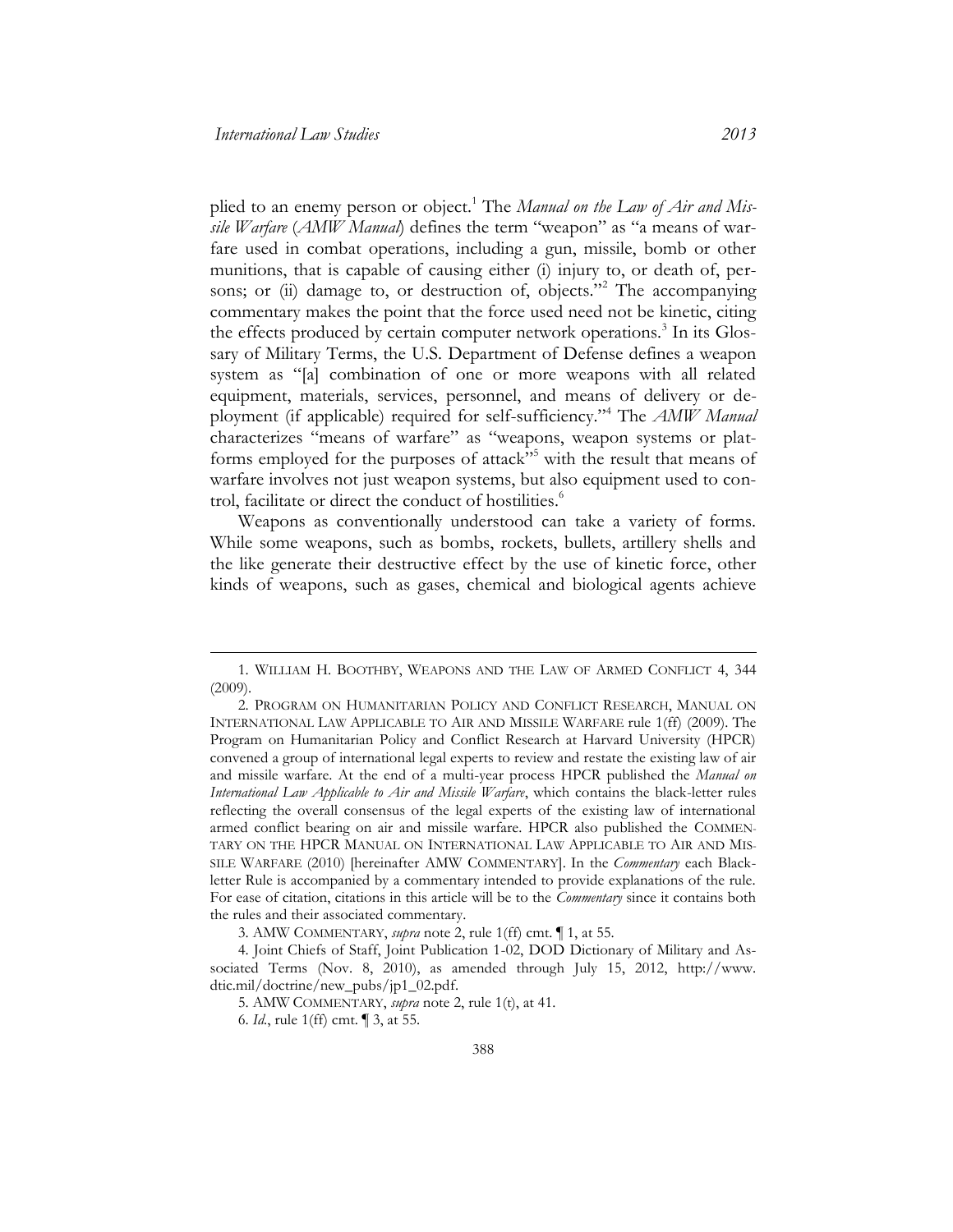their wounding or deadly purpose without necessarily operating kinetically.<sup>7</sup> The critical factor in relation to all weapons is the injurious or damaging effect that they have on the persons and/or objects associated with the adverse party to the conflict.

Applying these notions in the cyber domain, the immediate question is how a cyber capability resident, for example, on a thumb drive that is released by simply pressing the "enter" key can possibly be described as an offensive capability, thus, potentially, as a cyber weapon. As Professor Schmitt has pointed out, it is the violent consequences that are designed or intended to follow the use of the cyber capability that are critical to the characterization of such a cyber event as a cyber attack. The same intended violent consequences are critical to the characterization of a cyber capability as a cyber weapon.<sup>8</sup> Therefore, a cyber weapon would comprise any computer equipment or computer device that is designed, intended or used, in order to have violent consequences, that is, to cause death or injury to persons or damage or destruction of objects.

"Object" denotes any physical object, such as a piece of computing equipment. If the cyber capability burns out components in the targeted computer system, the requirement as to damage will be satisfied. Equally, the effect of the cyber capability on the facility which the targeted computer serves may render the capability a cyber weapon. For example, the object against which the cyber operation is directed is the supervisory control and data acquisition system that controls the operation of a public utility installation, such as a water treatment works, or, a similar computer system that controls a production process, such as at an oil refinery. In these cases the damage that is caused by the cyber operation to the water treatment installation or to the oil refinery will also cause the cyber tool to be considered a cyber weapon.

The next question is whether damage to data within a computer system that does not affect the facility or service that the targeted computer system provides constitutes damage for these purposes. In other words, is the data resident in the target computer system to be regarded as an object? The author's view is that such data only becomes an "object" when it is critical

<sup>7.</sup> While it is well appreciated that the listed weapons are generally prohibited by treaty, it is the fact that they are nevertheless widely recognized as weapons that is critical here.

<sup>8.</sup> Michael N. Schmitt, *Cyber Operations and the* Jus in Bello*: Key Issues*, *in* INTERNA-TIONAL LAW AND THE CHANGING CHARACTER OF WAR 89, 93–94 (Raul A. "Pete" Pedrozo & Daria P. Wollschlaeger eds., 2011) (Vol. 87, U.S. Naval War College International Law Studies).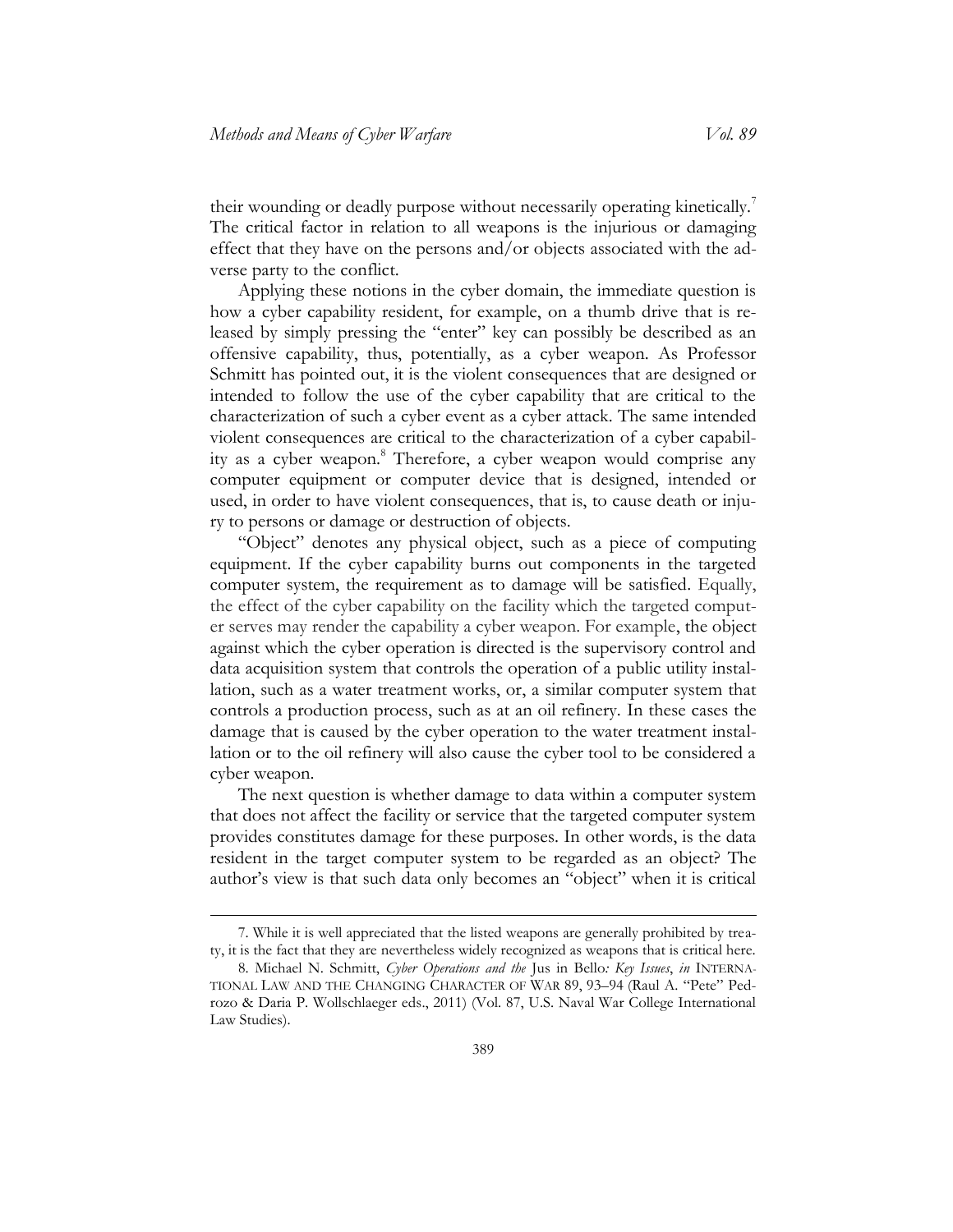to the operation of the targeted system.<sup>9</sup> If as a result the targeted computer ceases to perform the required control function causing, in our examples, water purification or oil refining to cease, this would amount to damage if repairs are needed before production can resume. A cyber tool being used for such a purpose would, therefore, be a cyber weapon. Temporary shutdown causing inconvenience or irritation would not amount to damage or injury, and use of a cyber tool to cause those results would not cause it to be regarded as a cyber weapon. $^{10}$ 

If, in considering these principles, we conclude that a particular cyber tool has an offensive capability, the remaining issue is whether it can properly be described as "applied" to an enemy person or object. There is an inherent indirectness about cyber activity in which there are often numerous orders of effect. The first order of effect is the direct impact of the cyber activity on the data in the targeted computer. That produces the second order effect by affecting the service the target computer provides. The resulting damage, injury and other consequences that the termination or interruptions of service cause to the customers of the targeted computer system constitute third order effects, which may well have been the main purpose in undertaking the cyber operation. Computer linkages and customer dependencies taken together comprise the mechanism that is being exploited to apply the offensive cyber capability—or cyber tool—to the targeted object or person. Indeed, that cyber tool can properly be regarded as applied to all of the devices, data, objects and persons within this chain of effect.

We can therefore properly conclude that computers, computer data and associated mechanisms that are capable of generating any of these orders of effect on an adverse party to the conflict are capable of being a cyber weapon. Such computers, data or mechanisms will only actually become a cyber weapon, however, if they are used, designed or intended to be used for such purposes.<sup>11</sup>

11. A distinction must therefore be drawn between the use of cyber capabilities for offensive purposes, as discussed in this section of the article, and their use, for example,

<sup>9.</sup> *See also* TALLINN MANUAL ON THE INTERNATIONAL LAW APPLICABLE TO CYBER WARFARE rule 38 cmt. ¶ 5 (Michael N. Schmitt ed., 2013) [hereinafter TALLINN MANUAL].

<sup>10.</sup> For a discussion of these issues in relation to the notion of cyber attack, see KNUT DÖRMANN, APPLICABILITY OF THE ADDITIONAL PROTOCOLS TO COMPUTER NETWORK ATTACKS 6 (2004), *available at* [http://www.icrc.org/web/eng/siteeng0.nsf/htmlall/](http://www.icrc.org/web/eng/siteeng0.nsf/htmlall/68lg92?opendocument)  [68lg92?opendocument](http://www.icrc.org/web/eng/siteeng0.nsf/htmlall/68lg92?opendocument) (paper delivered at the International Expert Conference on Computer Network Attacks and the Applicability of International Humanitarian Law, Stockholm); Schmitt, *supra* note 8, at 95.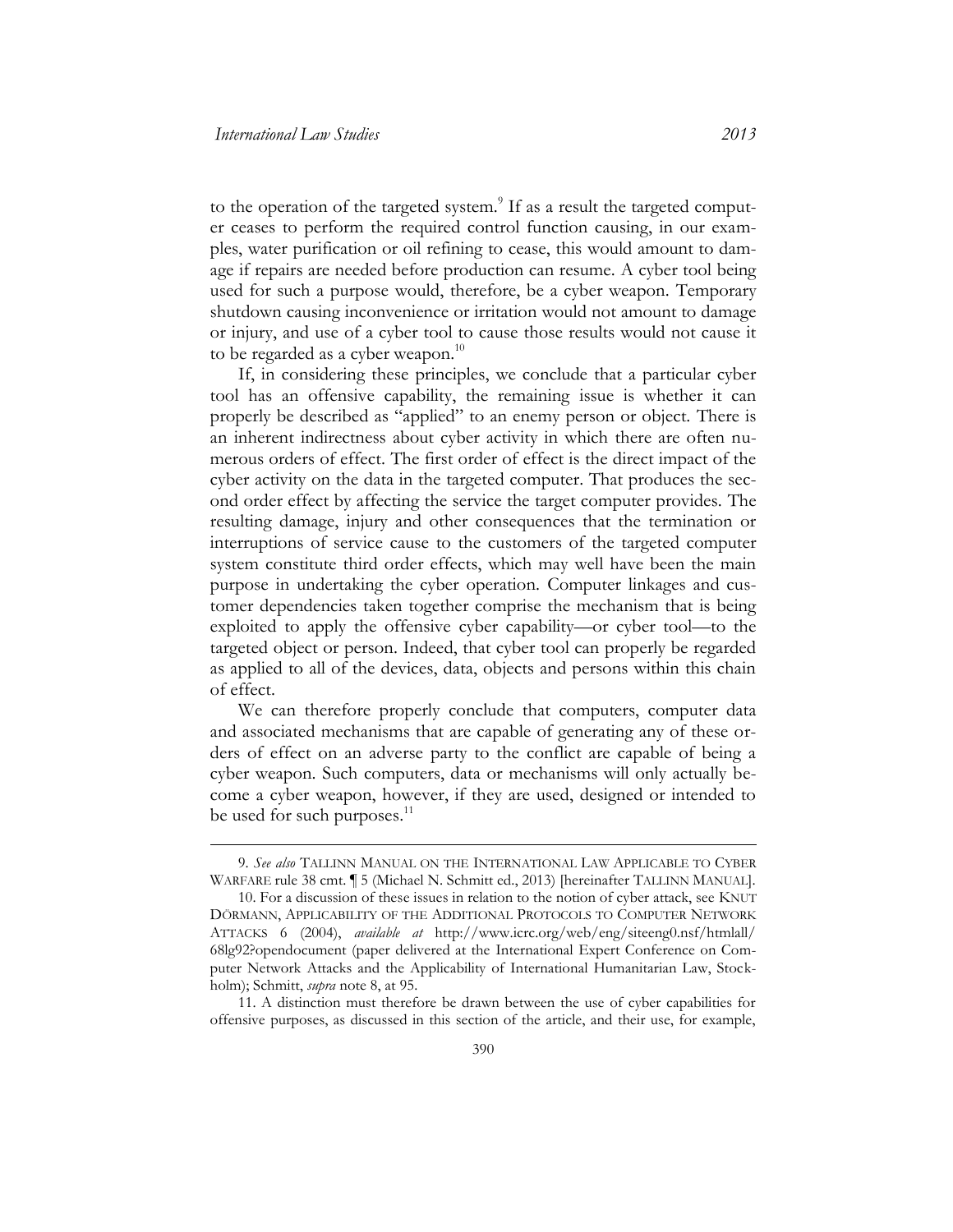#### II. FUNDAMENTAL PRINCIPLES OF WEAPONS LAW

The customary, fundamental principles and established rules of weapons law apply to cyber weapons no less than any other weapons. As the International Court of Justice observed in the *Nuclear Weapons* advisory opinion*,* 

the intrinsically humanitarian character [of the established principles and rules of humanitarian law applicable in armed conflict] permeates the entire law of armed conflict and applies to all forms of warfare and to all kinds of weapons, those of the past, those of the present and those of the future.<sup>12</sup>

There are three customary principles of weapons law. The first is that the right of the parties to an armed conflict to choose methods or means of warfare is not unlimited.<sup>13</sup> This means that those involved in undertaking cyber operations during armed conflicts have a clear legal duty to "respect the rules of international law applicable in case of armed conflict."<sup>14</sup>

By the second customary principle, it is "prohibited to employ weapons, projectiles and material and methods of warfare of a nature to cause superfluous injury or unnecessary suffering."<sup>15</sup> The injury and suffering to

12 Legality of the Threat or Use of Nuclear Weapons, Advisory Opinion, 1996 I.C.J. 226, ¶ 86 (July 8), *reprinted in* 35 INTERNATIONAL LEGAL MATERIALS 809 (1996).

13. Protocol Additional to the Geneva Conventions of 12 August 1949, and Relating to the Protection of Victims of International Armed Conflicts art. 35(1), June 8, 1977, 1125 U.N.T.S. 3 [hereinafter Additional Protocol I].

14. COMMENTARY ON THE ADDITIONAL PROTOCOLS OF 8 JUNE 1977 TO THE GE-NEVA CONVENTIONS OF 12 AUGUST 1949*,* ¶ 1404 (Yves Sandoz, Christophe Swinarski & Bruno Zimmermann eds., 1987). Note also the Martens clause at Additional Protocol I, art. 1(2), *supra* note 13 ("In cases not covered by this Protocol or by other international agreements, civilians and combatants remain under the protection and authority of the principles of international law derived from established custom, from the principles of humanity and from the dictates of public conscience.").

15. Additional Protocol I, *supra* note 13, art. 35(2). The original U.S. Department of Defense weapons review directive was prepared by Edward R. Cummings, Waldemar A. Solf and Harry Almond. They included in the document what the author regards as the most clear and accurate formulation of the superfluous injury and unnecessary suffering

for information gathering or espionage. While a cyber capability may be capable of generating the stated orders of effect, thereby causing death, injury, damage or destruction, it is only if it is used to cause these things that it will become a weapon. While the logic leading to this conclusion seems to the author to be inescapable, consider, however, the valid issues raised in Duncan Blake & Joseph S. Imburgia, *Bloodless Weapons? The Need to Conduct Legal Reviews of Certain Capabilities and the Implications of Defining Them as "Weapons,"* 66 AIR FORCE LAW REVIEW 157 (2010).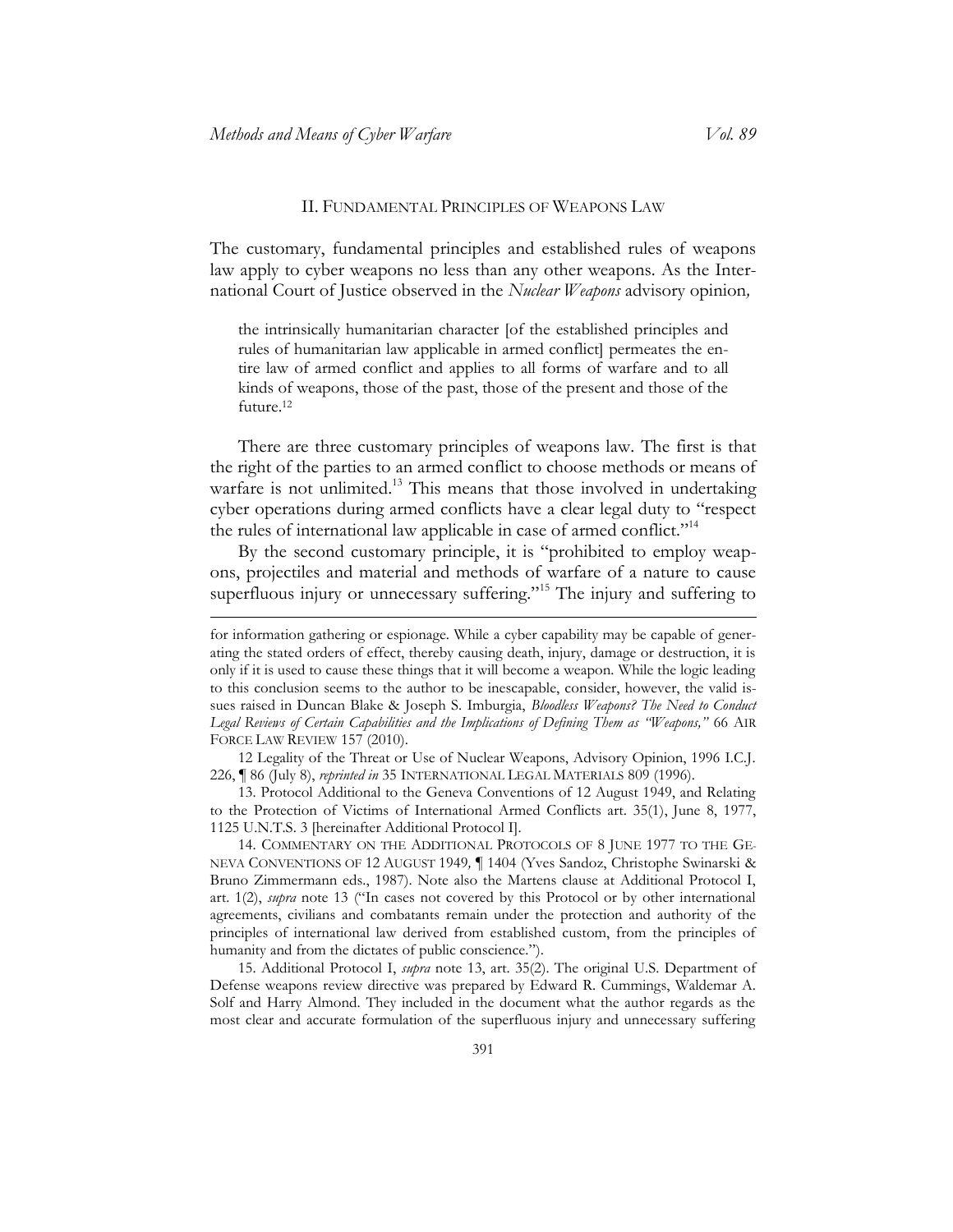be assessed in the case of cyber weapons is that expected under each of the orders of effect that were described in the previous section. In applying this rule, the legitimacy of a cyber weapon must be assessed "by comparing the nature and scale of the generic military advantage to be anticipated from the weapon in the application for which it is designed to be used with the pattern of injury and suffering associated with the normal, intended use of the weapon."<sup>16</sup> The references to the generic nature of the military advantage and to the injury and suffering associated with normal use make the point that this test is mainly concerned with the generality of such aspects and not with the circumstances on a particular occasion. It is the qualities of the weapon per se, rather than the particularities of a specific attack, with which the weapons law test is usually concerned. If, however, as will frequently be the case, a cyber weapon is being prepared or procured in order to be used on a known occasion against a specified target, the ad hoc circumstances must be carefully considered when determining whether the superfluous injury/unnecessary suffering test is satisfied.<sup>17</sup>

test currently available. The test is lengthy but is reproduced here because of its clarity and relevance.

The prohibition of unnecessary suffering constitutes acknowledgment that necessary suffering to combatants is lawful, and may include severe injury or loss of life. There is no agreed international definition for unnecessary suffering. A weapon or munition would be deemed to cause unnecessary suffering only if it inevitably or in its normal use has a particular effect and the injury caused is considered by governments as disproportionate to the military necessity for it, that is, the military advantage to be gained from its use. This balancing test cannot be conducted in isolation. A weapon's or munition's effects must be weighed in light of comparable, lawful weapons or munitions in use on the modern battlefield. A weapon is not unlawful merely because it may cause severe suffering or injury. The appropriate determination is whether a weapon's or munition's employment for its normal or expected use would be prohibited under some or all circumstances. The correct criterion is whether the employment of a weapon for its normal or expected use inevitably would cause injury or suffering manifestly disproportionate to its military effectiveness.

This text is reproduced in W. Hays Parks, *Means and Methods of Warfare,* 38 GEORGE WASHINGTON INTERNATIONAL LAW REVIEW 511, 517 n.25 (2006). *See also* MICHAEL BOTHE, KARL JOSEF PARTSCH & WALDEMAR A. SOLF, NEW RULES FOR VICTIMS OF ARMED CONFLICTS, COMMENTARY ON THE TWO 1977 PROTOCOLS ADDITIONAL TO THE GENEVA CONVENTIONS OF 1949, at 200–201 (1982).

16. William J. Fenrick, *The Conventional Weapons Convention: A Modest but Useful Treaty*, 279 INTERNATIONAL REVIEW OF THE RED CROSS 498, 500 (1990); BOOTHBY, *supra* note 1, at 63.

17. Accordingly, when a cyber weapon is being developed for use against a known target, it is the injury to persons that is to be expected as a result of the way it is to be used on that occasion against the intended target that must be compared with alternative methods of achieving the desired military purpose in order to determine whether the cyber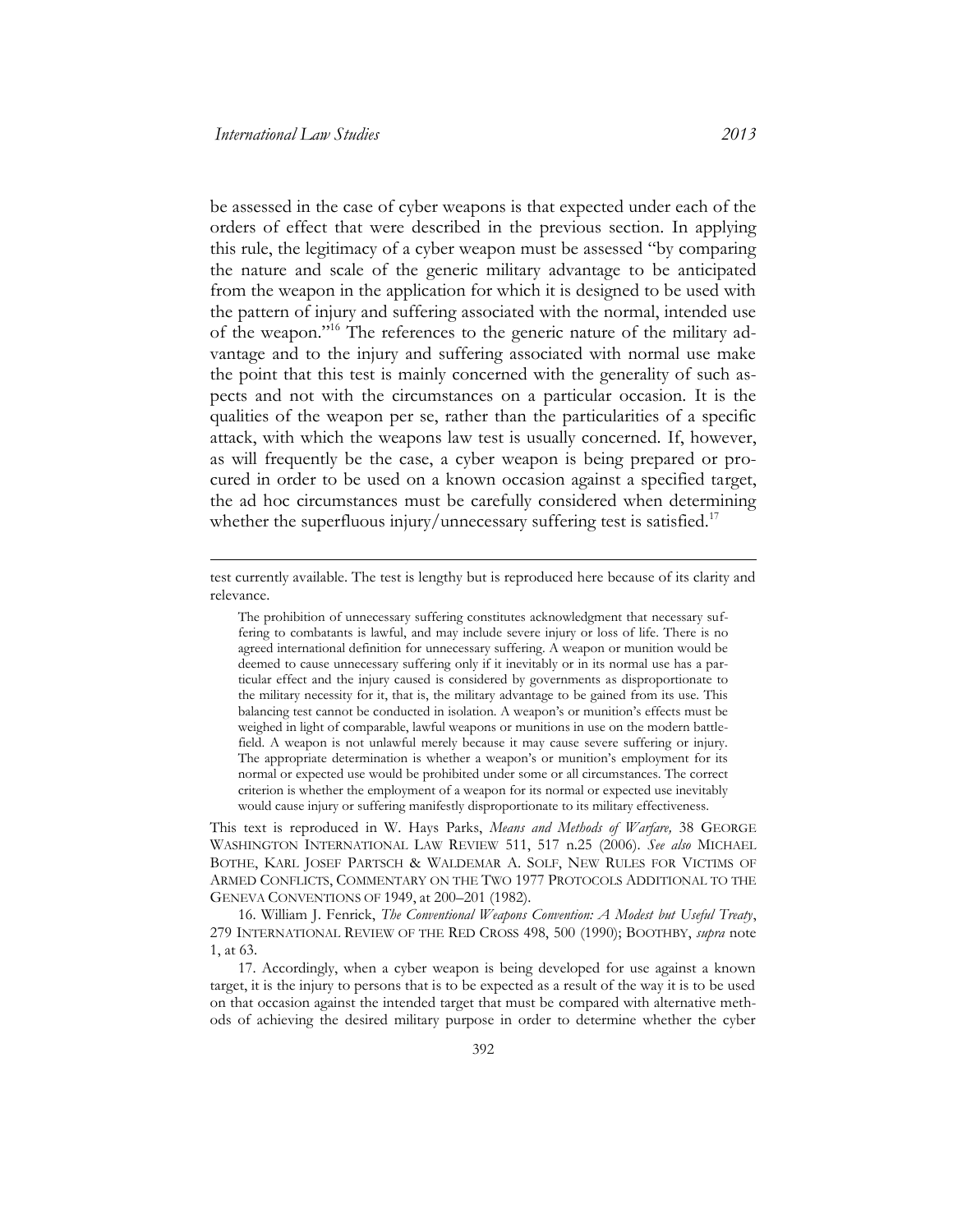The third customary principle of weapons law is that it is prohibited to employ weapons, means or methods of warfare, including cyber weapons, which are indiscriminate by nature. This rule, derived from Article 51(4) of the 1977 Additional Protocol I (AP I) to the four 1949 Geneva Conventions, has customary law status, thus binding all States.<sup>18</sup> If the cyber weapon cannot be directed at a particular military objective or if its effects cannot be controlled, it will likely breach this weapons law part of the discrimination rule.<sup>19</sup>

This rule would seem to be particularly relevant to cyber weapons. Thus, if the characteristics of a piece of cyber malware are such that it will cause damage to the target computer system, but also infect and damage numerous other civilian computer systems or websites, the cyber weapon may be indiscriminate by nature and prohibited by the rule. The critical issue here is whether the cyber weapon not only engages the intended target, but also reasonably limits its damaging effect to that intended target.

An attack that breaches the proportionality rule in Article 51(5)(b) of AP I is an example of an attack that would breach the indiscriminate attacks prohibition. $^{20}$  In the cyber context, it will not be the only example.

Additional Protocol I, *supra* note 13, art. 51(4). The V2 rockets used by Germany towards the end of World War II are the sort of weapon that would have breached this rule. COMMENTARY ON THE ADDITIONAL PROTOCOLS, *supra* note 14, ¶ 1958. On the rule generally, see Michael N. Schmitt, *Future War and the Principle of Discrimination*, 28 ISRAEL YEARBOOK ON HUMAN RIGHTS 51, 55 (1998).

19. The UK *Manual* observes, "It is prohibited to employ weapons which cannot be directed at a specific military objective or the effect of which cannot be limited as required by Additional Protocol 1 and consequently are of a nature to strike military objectives and civilians or civilian objects without distinction." UNITED KINGDOM MINISTRY OF DE-FENCE, THE MANUAL OF THE LAW OF ARMED CONFLICT | 6.4 (2004) [hereinafter UK MANUAL].

20. Article 51(5)(b) of Additional Protocol I provides that the following type of attack is to be considered indiscriminate, namely an attack "which may be expected to cause incidental loss of civilian life, injury to civilians, damage to civilian objects, or a combination

weapon, means or method of warfare is of a nature to cause superfluous injury or unnecessary suffering.

<sup>18.</sup> Having noted that indiscriminate attacks are prohibited, the paragraph so far as relevant, defines indiscriminate attacks as

<sup>(</sup>b) those which employ a method or means of combat which cannot be directed at a specific military objective; or (c) those which employ a method or means of combat the effects of which cannot be limited as required by [the] Protocol; and consequently, in each such case, are of a nature to strike military objectives and civilians or civilian objects without distinction.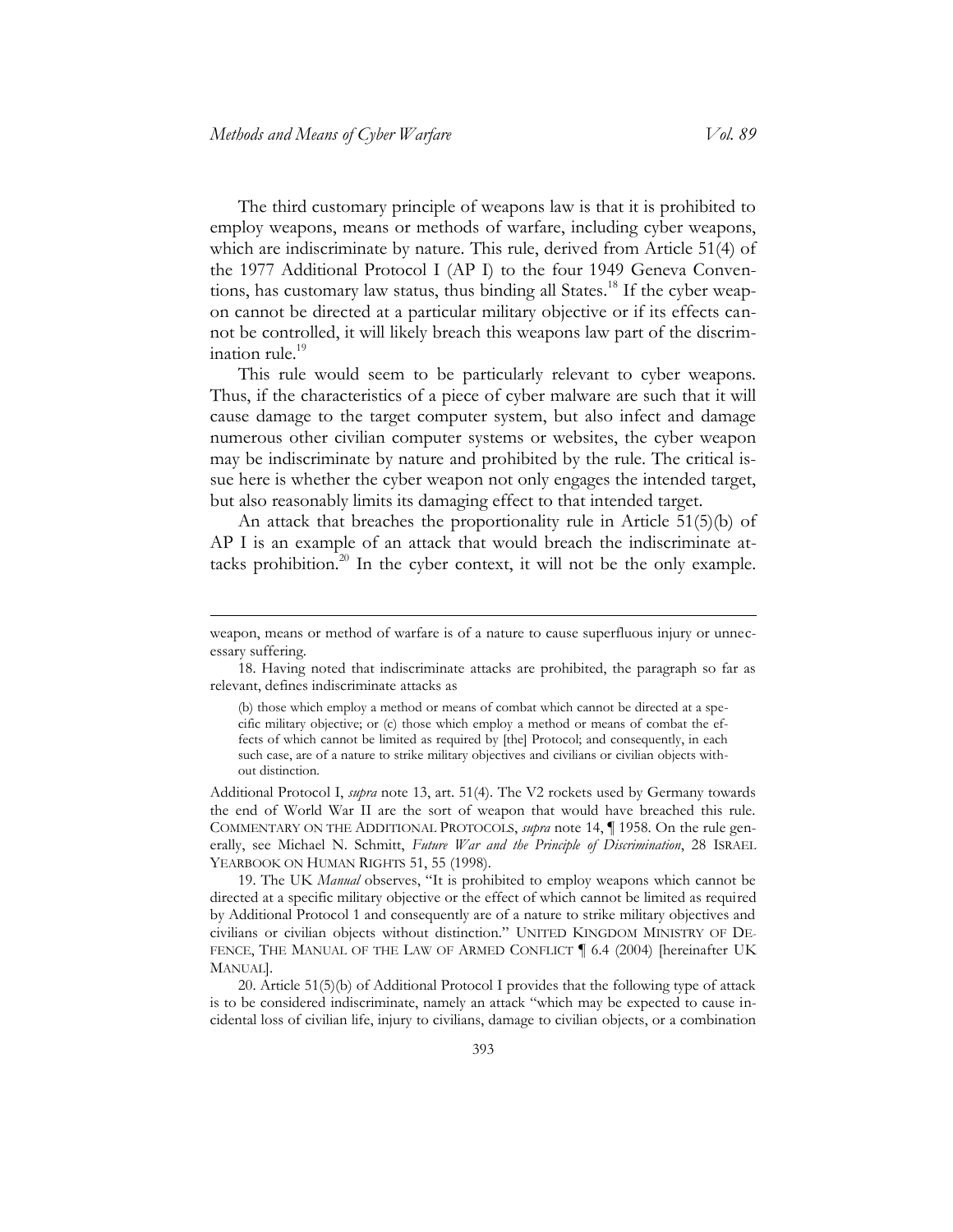Other examples may include worms, viruses and other malware whose nature is to spread their effects uncontrollably, and cyber malware that, though it is designed to attack only the targeted computer node, is also of a nature to cause incidental second and/or third order damage to civilian us $ers<sup>21</sup>$  of the target computer system, including those who may not necessarily be known to the targeteer.

The execution of discriminating cyber attacks therefore presupposes that the weapon system to be employed is capable of reasonably limiting its effects to the target computer system and to the targeted customers of that system. This is the first matter to consider when determining whether the cyber weapon is indiscriminate by nature. If it passes that test, the planned operational procedures must adequately inform the assessment whether any particular planned attack will be discriminating. Information will be required as to the target system, its linkages, its dependencies and its customers and as to the customers of any linked system that is also liable to be affected by planned cyber attacks. Planning such attacks will place considerable demands on intelligence resources. Additionally, as will be addressed in the weapons review section below, the reviewer conducting the required legal review will wish to be satisfied that the broader context in which the cyber weapon will be used is not such as to render its nature indiscriminate.

#### III. SPECIFIC WEAPONS LAW RULES OF RELEVANCE TO CYBER WEAPONS

Some of the technology-specific weapons law rules would seem to be of particular potential relevance to cyber warfare; these are discussed in this section.

Two sets of rules protect the natural environment during armed conflict. Article 35(3) of AP I prohibits the employment of "methods or means of warfare which are intended, or may be expected, to cause widespread, long-term and severe damage to the natural environment."<sup>22</sup> By contrast,

thereof, which would be excessive in relation to the concrete and direct military advantage anticipated."

<sup>21</sup>. The word "users" is here intended to include not only persons but systems or objects that would suffer injury, death, damage or destruction.

<sup>22.</sup> Note that Article 55 of Additional Protocol I additionally requires that care be taken in warfare to protect the natural environment against widespread, long-term and severe damage, such protection to include a prohibition "of the use of methods or means of warfare which are intended or may be expected to cause such damage to the natural environment and thereby to prejudice the health or survival of the population."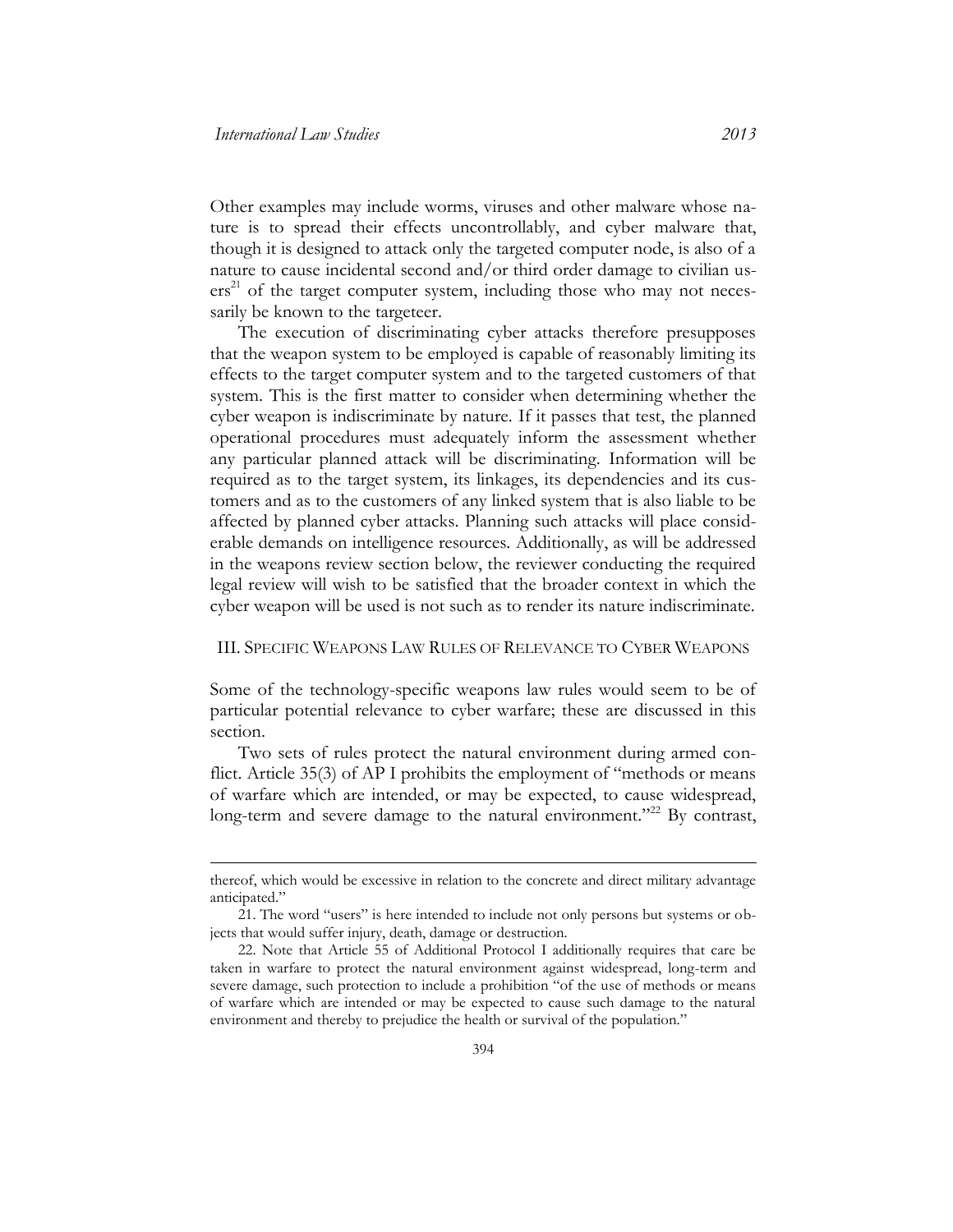the 1976 UN Environmental Modification Convention<sup>23</sup> addresses the use of the environment as a weapon. Its core provision is an undertaking by States party "not to engage in military or any other hostile use of environmental modification techniques having widespread, long-lasting or severe effects as the means of destruction, damage or injury to any other state party."<sup>24</sup> The Convention defines "environmental modification techniques as "any technique for changing—through the deliberate manipulation of natural processes—the dynamics, composition or structure of the Earth, including its biota, lithosphere, hydrosphere and atmosphere, or of outer space."25

The effect of these rules is that any cyber weapon, the second and third order effects of which can be expected to be widespread, long-term and severe damage to the natural environment, will be prohibited and should not be used. Equally, the use of cyber methods alone, or perhaps more likely in association with the use of a conventional weapon or substance of some type, to achieve the defined forms of environmental modification and which cause injury, damage or destruction to an opposing party to the conflict is also prohibited. A cyber weapon designed to cause the core of a nuclear electricity generating station to ignite, thereby spreading high levels of long-lasting nuclear contamination that renders wide areas of surrounding territory uninhabitable for very protracted periods, is likely to be an example of a cyber weapon that would breach the AP I rule.

The use of poisons, poisoned weapons and asphyxiating gases is prohibited at customary law and by treaty provision.<sup>26</sup> Biological weapons are

<sup>23.</sup> Convention on the Prohibition of Military or Any Hostile Use of Environmental Modification Techniques, May 18, 1977, 31 U.S.T. 333, 1108 U.N.T.S. 151 [hereinafter ENMOD Convention] For a discussion of ENMOD, see Arthur H. Westing, *The Environmental Modification Convention of 1977—Reflections in Anticipation of the Second Review Conference*, 5 HUMANITÄRES VÖLKERRECHT INFORMATIONSSCHRIFTEN 70 (1992); ENVIRON-MENTAL WARFARE: A TECHNICAL, LEGAL AND POLICY APPRAISAL (Arthur H. Westing ed., 1984); Jozef Goldblat, *The ENMOD Convention: A Critical Review*, 2 HUMANITÄRES VÖLKERRECHT INFORMATIONSSCHRIFTEN 82 (1993).

<sup>24.</sup> ENMOD Convention, *supra* note 23, art. I(1).

<sup>25.</sup> *Id.*, art. II(1).

<sup>26.</sup> The customary prohibition on the use of poison and poisoned weapons is reflected in Article 23(a) of the 1907 Hague Regulations. Regulations Respecting the Laws and Customs of War on Land, annexed to Convention No. IV Respecting the Laws and Customs of War on Land, Oct. 18, 1907, 36 Stat. 2227. *See also* UK MANUAL, *supra* note 19, ¶ 6.19.1; 1 CUSTOMARY INTERNATIONAL HUMANITARIAN LAW rule 72 (Jean-Marie Henckaerts & Louise Doswald-Beck eds., 2005). The prohibition of the use of asphyxiating gases is set out in the 1925 Geneva Gas Protocol and is binding as customary law.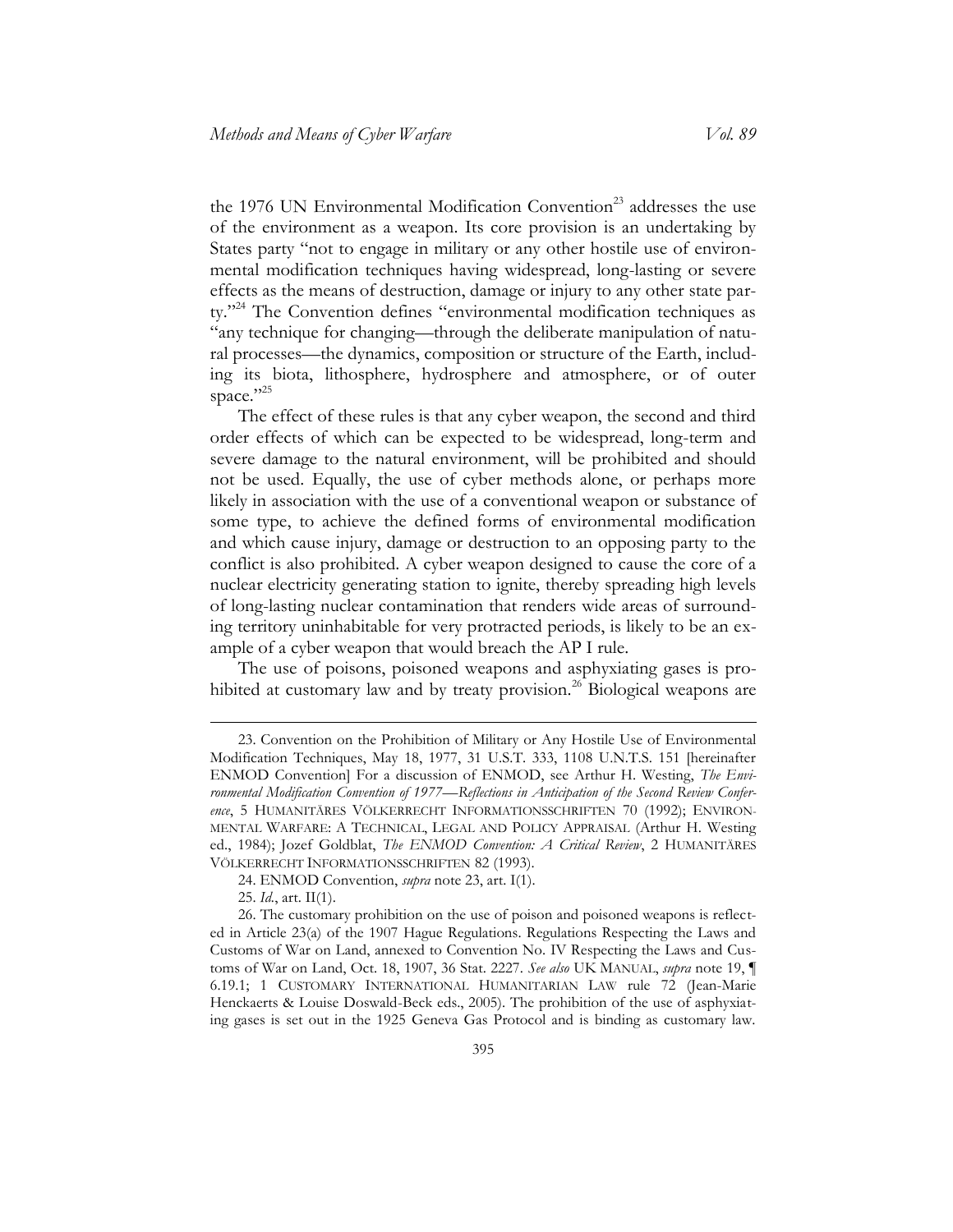prohibited by the 1972 Biological Weapons Convention<sup>27</sup> and chemical weapons are prohibited by the 1993 Chemical Weapons Convention.<sup>28</sup> The possession or use of biological weapons is, in the author's view, prohibited by customary law, while the prohibition on use of chemical weapons is fast becoming a customary rule, if indeed it has not already achieved that status.<sup>29</sup> A cyber weapon will not generally have the nature of a poison, gas, chemical or biological weapon. However, cyber operations may enable a party to the conflict to gain effective control over such weapons or substances from an adverse party to the conflict. If a State's use of cyber methods results in it gaining control of poisons, poisoned weapons, asphyxiating gas, chemical weapons or biological weapons from an opposing party, it may not employ cyber or other methods to use such weapons or substances in connection with the armed conflict. It must take action to safeguard and, in the case of chemical and biological weapons, to destroy them to the extent that its degree of control and other factors enable it practically to do so.<sup>30</sup>

Protocols adopted under the aegis of the Convention on Certain Conventional Weapons (CCW)<sup>31</sup> address a number of classes of weapon. Protocol I prohibits weapons "the primary effect of which is to injure by fragments which in the human body escape detection by X-rays."<sup>32</sup> It

28. Convention on the Prohibition of the Development, Production, Stockpiling and Use of Chemical Weapons and on their Destruction, Jan. 13, 1993, 1974 U.N.T.S. 45.

32. Protocol on Non-Detectable Fragments, Oct. 10, 1980, 1342 U.N.T.S. 168*.*

Protocol for the Prohibition of the Use in War of Asphyxiating, Poisonous or Other Gases, and of Bacteriological Methods of Warfare, June 17, 1925**,** 26 U.S.T. 571, *reprinted in* 14 INTERNATIONAL LEGAL MATERIALS 49 (1975).

<sup>27.</sup> Convention on the Prohibition of the Development, Production and Stockpiling of Bacteriological (Biological) and Toxin Weapons and on their Destruction, Apr. 10, 1972, 26. U.S.T. 583, 1015 U.N.T.S. 163 [hereinafter Biological Weapons Convention]. For a discussion of the convention, see Josef Goldblat, *The Biological Weapons Convention— An Overview*, 318 INTERNATIONAL REVIEW OF THE RED CROSS 251 (1997).

<sup>29.</sup> See discussion in BOOTHBY, *supra* note 1, at 129, 137.

<sup>30.</sup> Note that the destruction obligations in the Biological Weapons Convention extend to weapons that a State party to the treaty possesses or controls. Biological Weapons Convention, *supra* note 27, art. II. It will be a matter of interpretation whether cyber operations have the effect of placing chemical or biological weapons under the control of a State party to the relevant Convention. If they do have that effect, the obligations in the relevant Convention addressed to a State having control of such a weapon must be considered.

<sup>31.</sup> Convention on Prohibitions or Restrictions on the Use of Certain Conventional Weapons Which May Be Deemed to Be Excessively Injurious or to Have Indiscriminate Effects, Oct. 10, 1980, 1342 U.N.T.S. 137.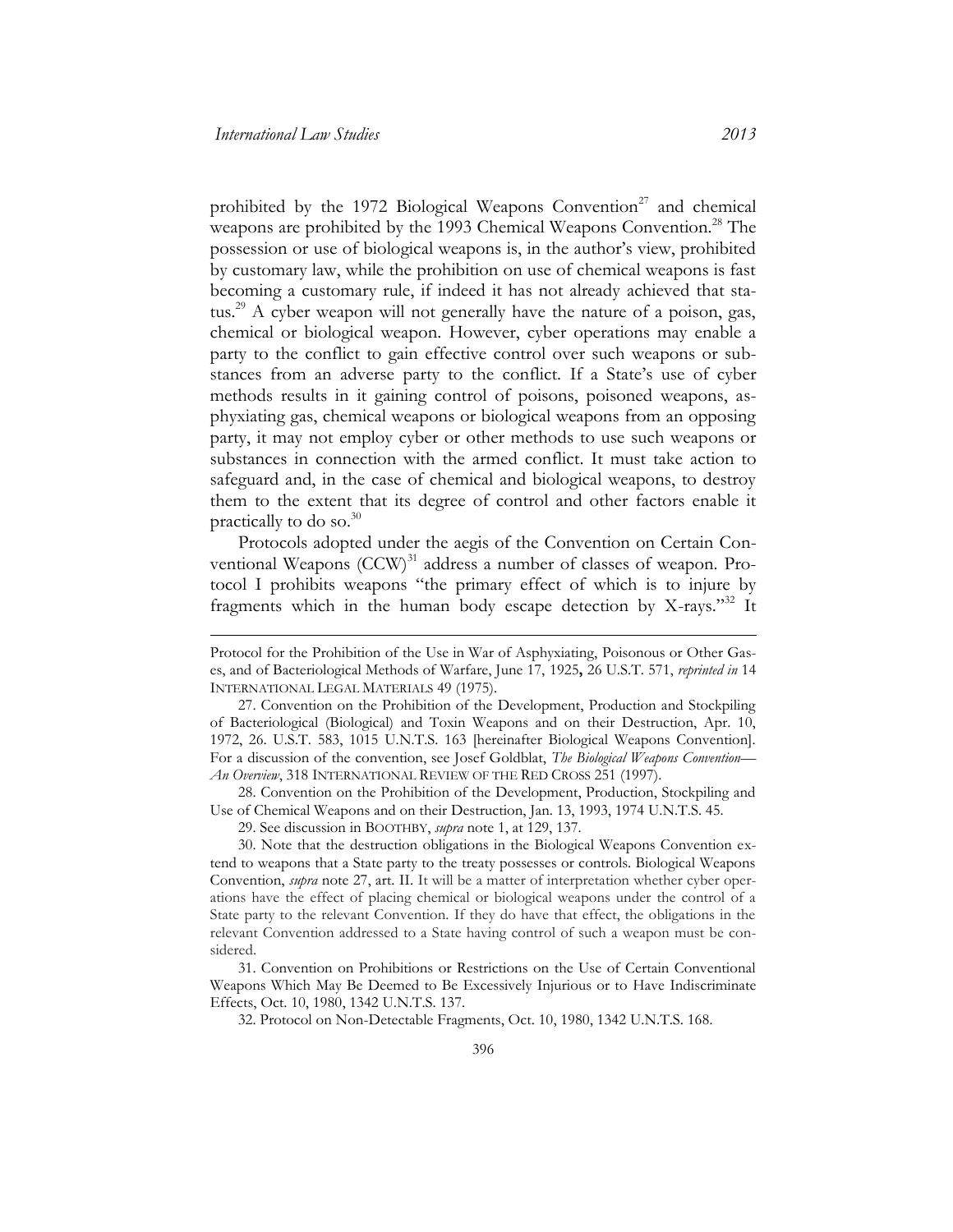would seem most unlikely that a cyber weapon would be designed or intended to have a second or third order effect of releasing a weapon with such characteristics. Protocol II and the amended version of the Protocol will be considered below. Protocol III<sup>33</sup> imposes prohibitions and restrictions on the use of incendiary weapons as defined in Article 1 of the Protocol. It is prohibited to make a military objective located within a concentration of civilians the object of attack by air-delivered incendiary weapons. A similarly located military objective may only be made the object of attack by a non-air-delivered incendiary weapon if the military objective is clearly separated from the concentration of civilians, and all feasible precautions are taken to limit the incendiary effects to the military objective and avoid or minimize incidental civilian injury and loss.

Protocol  $IV^{34}$  to the CCW prohibits laser weapons specifically designed as one of their combat functions to cause permanent blindness to unenhanced vision. $^{35}$  If a laser weapon has the potential to cause such blindness, it would be unlawful to use in conjunction with that weapon a cyber tool that is intentionally designed to cause permanent blindness. For example, a cyber tool designed to direct the laser beam towards the line of sight of enemy personnel would be prohibited.

Mines<sup>36</sup>, booby-traps<sup>37</sup> and other devices<sup>38</sup> are regulated by Protocol II<sup>39</sup> and Amended Protocol II to the CCW. Anti-personnel mines are prohibit-

<sup>33.</sup> Protocol on Prohibitions or Restrictions on the Use of Incendiary Weapons, Oct. 10, 1980, 1342 U.N.T.S. 171.

<sup>34.</sup> Protocol on Blinding Laser Weapons, Oct. 13, 1995, 1380 U.N.T.S. 370.

<sup>35.</sup> *Id.*, art. 1. Article 4 defines permanent blindness.

<sup>36</sup>. "'Mine' means a munition placed on, under or near the ground or other surface area and designed to be exploded by the presence, proximity or contact of a person or vehicle." Amended Protocol on Prohibitions or Restrictions on the Use of Mines, Booby-Traps and Other Devices art. 2(1), May 3, 1996, 2048 U.N.T.S. 93 [hereinafter CCW Amended Protocol II].

<sup>37</sup>. "'Booby-trap' means any device or material which is designed, constructed or adapted to kill or injure and which functions unexpectedly, when a person disturbs or approaches an apparently harmless object or performs an apparently safe act." *Id.*, art. 2(4).

<sup>38</sup>. "'Other' devices means manually emplaced munitions and devices including improvised explosive devices designed to kill, injure or damage and which are actuated manually, by remote control or automatically after a lapse of time." Protocol on Prohibitions or Restrictions on the Use of Mines, Booby-Traps and Other Devices art. 2(3), Oct. 10, 1980, 1342 U.N.T.S. 168 [hereinafter CCW Protocol II]. Note the developed definition of the same term for the purposes of Amended Protocol II, namely, "'Other devices' means manually-emplaced munitions and devices including improvised explosive devices de-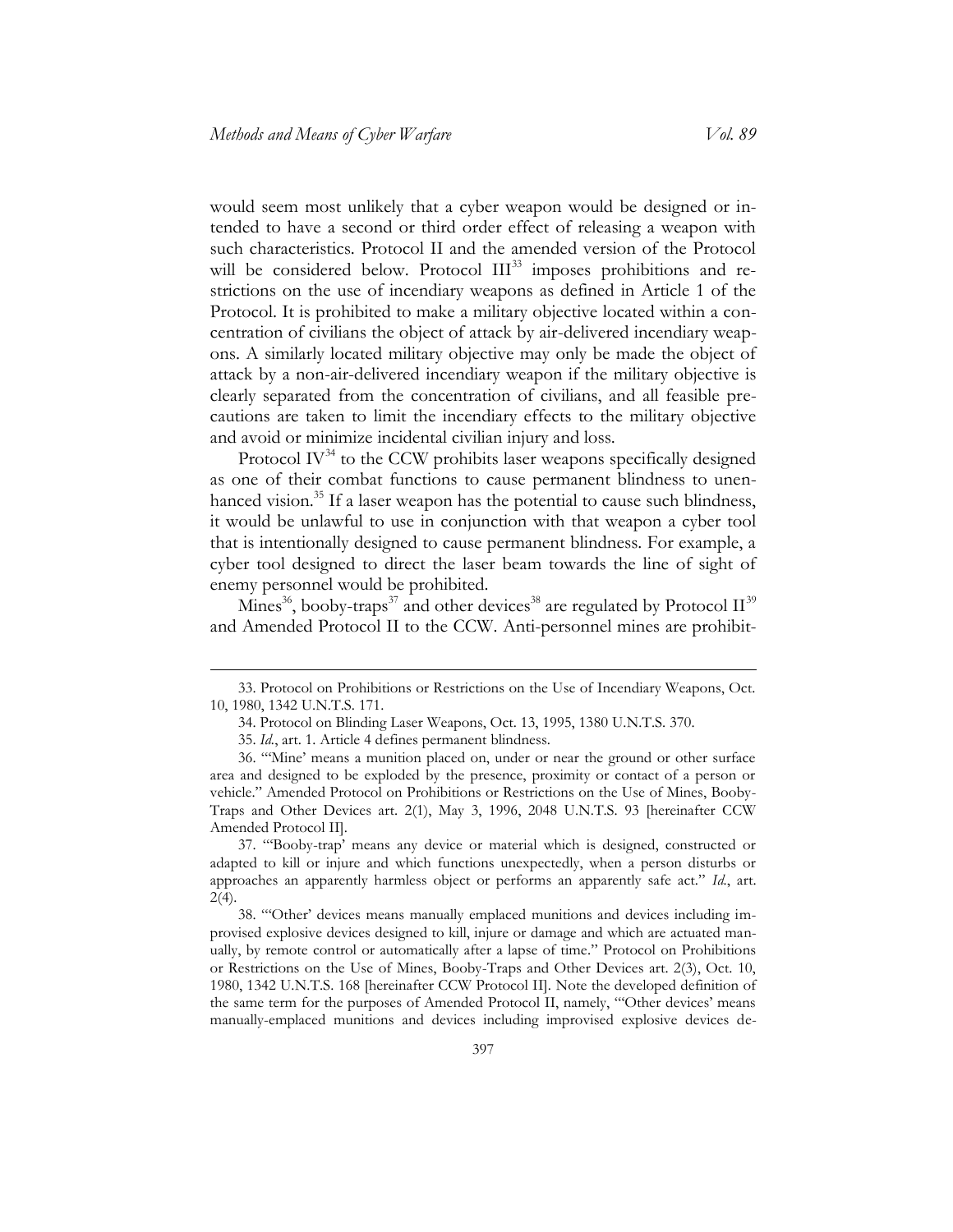ed by the 1997 Ottawa Convention.<sup>40</sup> The references to "exploded" and to munition placement in the CCW mine protocols lead to the common sense conclusion that a purely cyber weapon cannot be a mine. For similar reasons, a purely cyber weapon cannot be an anti-personnel landmine within the meaning of the Ottawa Convention.<sup>41</sup>

However, the CCW Protocol II definition of booby-trap refers to "any device or material," notions that would seem to be broad enough potentially to include a cyber device. If a cyber device were, for example, to take the form of a kill switch embedded in a piece of malware planted by cyber means into the target computer system and which operates unexpectedly when a user of the targeted computer system undertakes a usually safe task such as switching on the computer, there is the potential for the cyber device to come within the Protocol II definition of booby-trap.<sup>42</sup> The cyber device is only capable of being a booby-trap, however, if it is "designed, constructed or adapted to kill or injure." If malware comprising a kill switch is designed to disable, say, the electricity supply to facilities that are essential to life support, it would be a matter of national interpretation whether this amounts to designed, constructed or adapted to kill or injure. While death or injury may be the intended second or third order effect of such a device, States may take the view that only devices that kill or injure as the immediate, or first order effect, come within the Protocol II definition. A less restrictive view would, however, see certain cyber capabilities as coming within the definition of booby-trap, with the result that Articles 3, 7, 9 to 14 and elements of the Technical Annex to the treaty would apply to such cyber weapons.<sup>43</sup> Article 7 would specifically prohibit the use of such booby-traps in any way associated with the objects listed in paragraph  $(1).<sup>44</sup>$ 

signed to kill, injure or damage and which are actuated manually, by remote control or automatically after a lapse of time." CCW Amended Protocol II, art. 2(5).

<sup>39.</sup> CCW Protocol II, *supra* note 38.

<sup>40.</sup> Convention on the Prohibition of the Use, Stockpiling, Production and Transfer of Anti-Personnel Mines and on Their Destruction, Sept. 17, 1997, 2056 U.N.T.S. 211.

<sup>41.</sup> *Id.*, art. 2 (defines anti-personnel mines as meaning mines "designed to be exploded" by specified events).

<sup>42.</sup> TALLINN MANUAL, *supra* note 9, rule 44.

<sup>43.</sup> A similar definition of booby-trap appears in Article 2(2) of CCW Amended Protocol II. A State party that takes the view that a cyber weapon comes within the definition would apply Articles 3, 4 and 6–9.

<sup>44.</sup> The listed objects are internationally recognized protected emblems, signs or signals; sick, wounded or dead persons; burial or cremation sites or graves; medical facilities,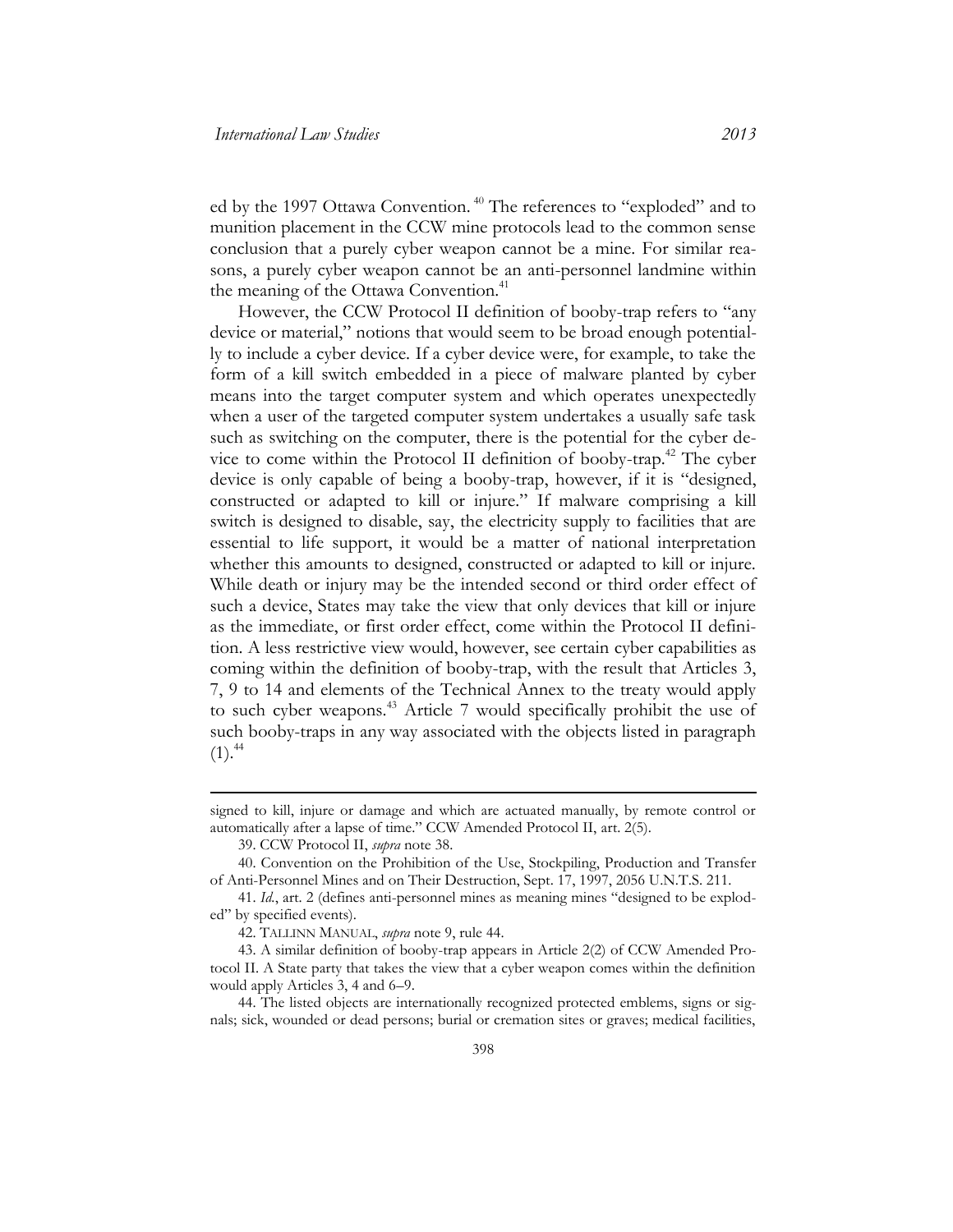The Protocol II definition limits "other devices" to "manually emplaced munitions and devices." This would seem to exclude devices that are emplaced by remote means, such as by email. If, however, a thumb drive bearing the malware were to be manually inserted into the target computer system, it would be a matter of national interpretation whether this amounts to "manual emplacement" for the purposes of Protocol II and Amended Protocol II. It may be reasonable for States to conclude that the cyber weapon is distinct from the gadget that is used to transport it, and to decide that the thing being manually emplaced is the thumb drive, as opposed to the cyber weapon that it contains. Such an approach would suggest that a cyber weapon is not capable of being an "other device" for the purposes of those treaties.<sup>45</sup>

If a State's use of cyber methods enables it to take control of minefields, booby-traps or "other devices" from an opposing party, it may only use such weapons in accordance with the relevant treaty rules to which it is subject. If, however, a computer control system associated with a minefield, booby-trap or other device were to be transferred into the control of another party to the conflict as a result of a cyber operation, it would be a matter of interpretation whether that party had a sufficient degree of control over them for the Protocol II, Amended Protocol II and/or Ottawa Convention obligations to arise.

Where cluster munitions are concerned, a State that is party to the Convention on Cluster Munitions<sup>46</sup> and which, by cyber means, takes control of the cluster munitions of an adverse party to the conflict may not use such cluster munitions in breach of its own treaty obligations. It must also take action to safeguard and destroy them to the extent that its degree of control and other factors make it practicable to do so.

medical equipment, medical supplies or medical transportation; children's toys or other portable objects or products specially designed for the feeding, health, hygiene or clothing or education of children; food or drink; kitchen utensils or appliances except in military establishments, military locations or military supply depots; objects clearly of a religious nature; historic monuments, works of art or places of worship which constitute the cultural or spiritual heritage of peoples; or animals or their carcasses.

<sup>45.</sup> The corresponding definition in Article 2(3) of CCW Amended Protocol II is expressed in similar, but not identical, terms so it would be equally respectable to conclude that a cyber weapon is not capable of being an "other device" for the purposes of the amended Protocol.

<sup>46.</sup> Convention on Cluster Munitions, *opened for signature*, Dec. 3, 2008, *reprinted in* 48 INTERNATIONAL LEGAL MATERIALS 357 (2008). "Cluster munition" is defined by Article 2 of the Convention.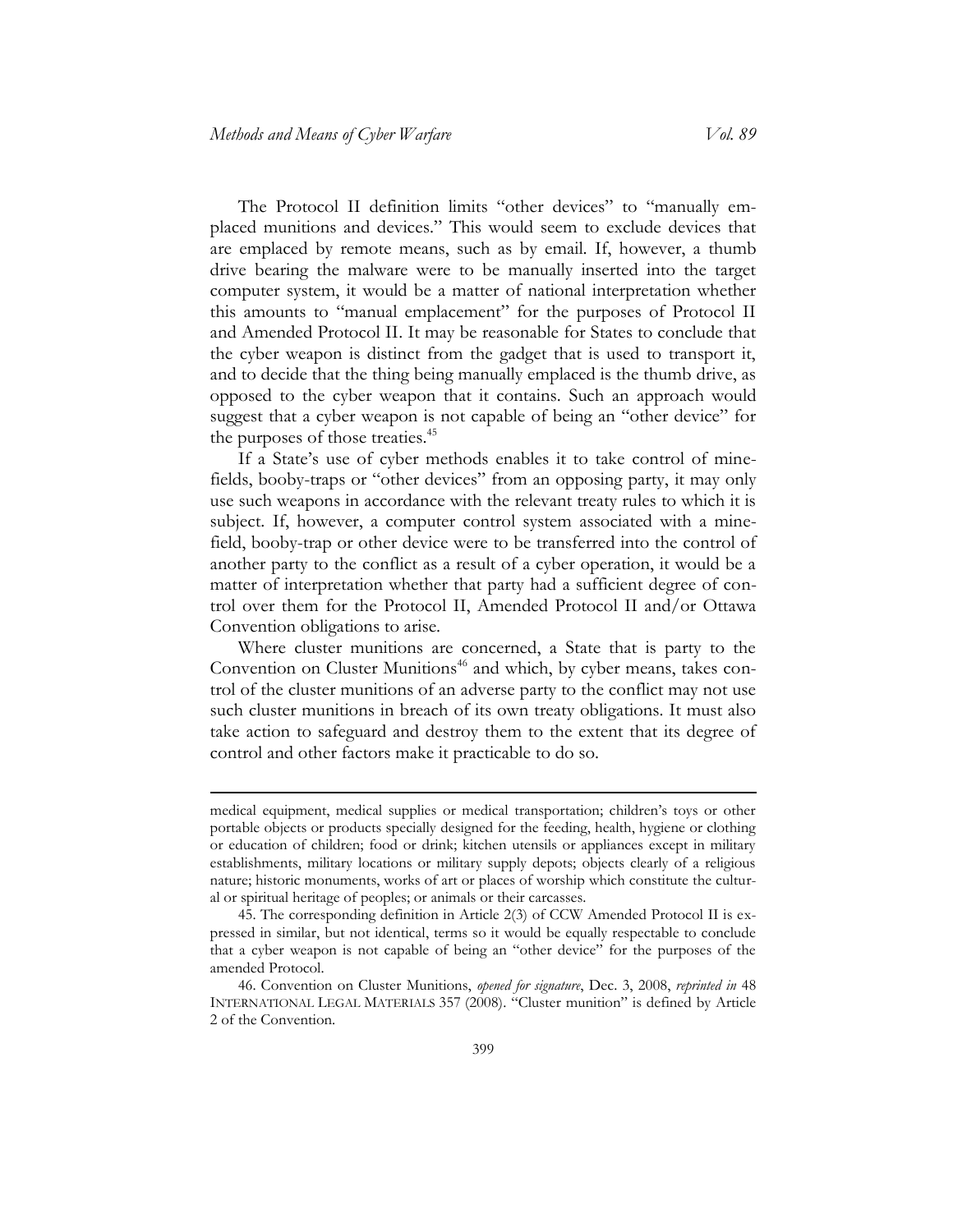The discussion in this section is not intended to be an exhaustive treatment of all of the rules of weapons law that may potentially be of relevance in the cyber context. Rather it is intended to illustrate how cyber activity may either constitute activity that is covered by a weapons law provision or may, because of the control being exercised over an adverse party's weapon, give rise to weapons law responsibilities that may not have been foreseen.

#### IV. WEAPONS REVIEWS OF CYBER WEAPONS

The determination that certain cyber capabilities constitute weapons leads to the inescapable conclusion that they require legal review. While all States are legally obliged, as a matter of customary law, to "ensure that the means of cyber warfare that they acquire or use comply with the rules of the law of armed conflict,"<sup>47</sup> Article 36 of AP I requires that

in the study, development, acquisition or adoption of a new weapon, means or method of warfare, a High Contracting Party is under an obligation to determine whether its employment would, in some or all circumstances, be prohibited by this Protocol or by any other rule of international law applicable to the High Contracting Party.<sup>48</sup>

The customary law obligation to review new weapons follows from the general obligation of States to comply with their weapons law duties.<sup>49</sup>

Of the relatively few States that are known to have systems for such review, the UK and U.S. systems, and those in Belgium, Canada, Australia, the Netherlands, Norway, France and Sweden, take the form of a generic

<sup>47.</sup> TALLINN MANUAL, *supra* note 9, rule 48(a).

<sup>48.</sup> Rule 48(b) of the *Tallinn Manual* applies this treaty rule specifically to cyber means and methods of warfare.

<sup>49.</sup> Consider the liability, in appropriate circumstances, to pay compensation in the event of violations of the law of armed conflict in Article 3 of Convention No. IV Respecting the Laws and Customs of War on Land, Oct. 18, 1907, 36 Stat. 2227 and Article 91 of Additional Protocol I. Consider also International Committee of the Red Cross, *A Guide to the Legal Review of New Weapons, Means and Methods of Warfare, Measures to Implement Article 36 of Additional Protocol I of 1977*, 88 INTERNATIONAL REVIEW OF THE RED CROSS 931, 935 (2006) [hereinafter ICRC Guide]; W. Hays Parks, *Conventional Weapons and Weapons Reviews*, 8 YEARBOOK OF INTERNATIONAL HUMANITARIAN LAW 55, 57 n.6 (2005). The customary law prohibition of weapons of a nature to cause superfluous injury or unnecessary suffering seems to imply an obligation to assess new weapons by reference to that standard.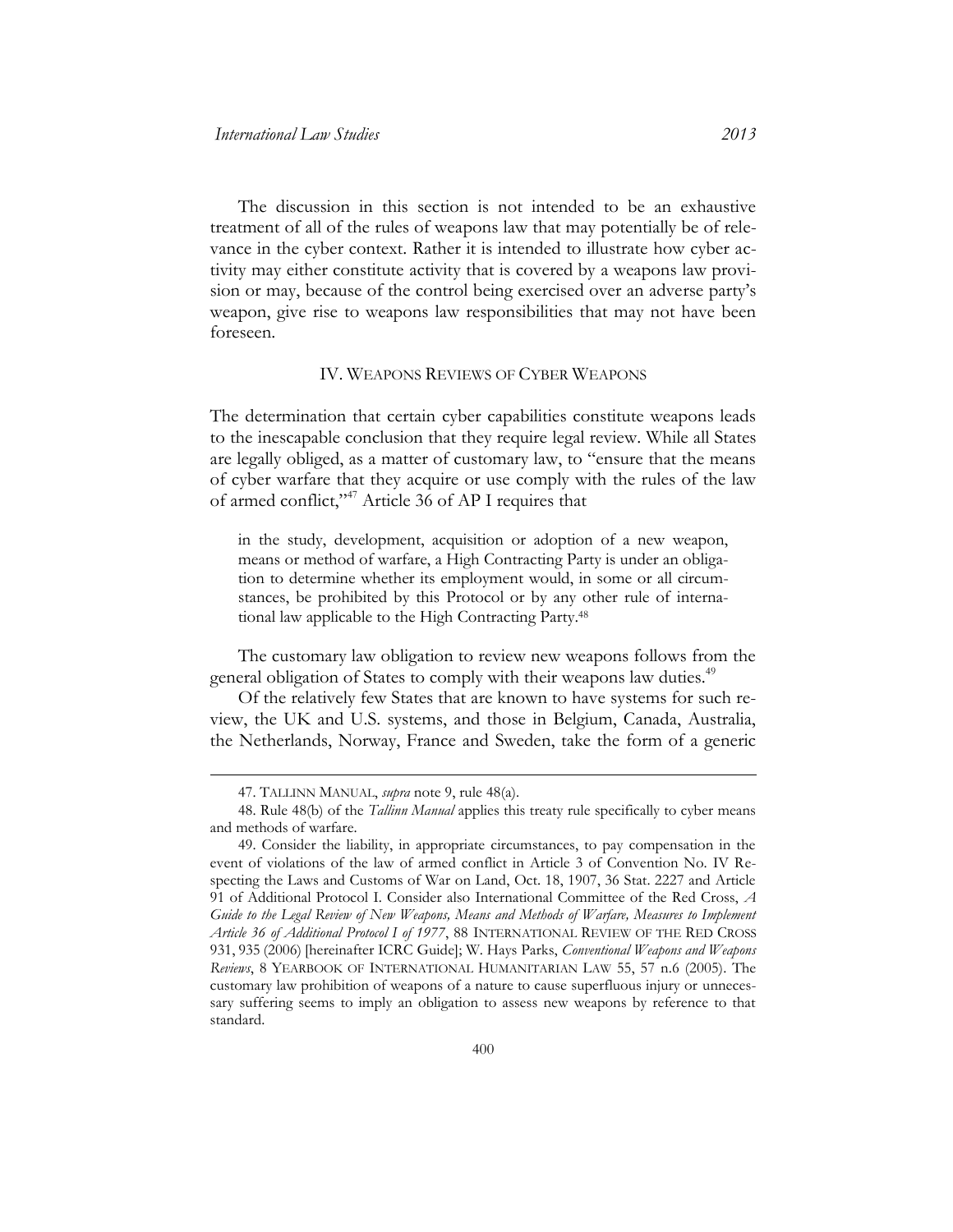review of the weapon in the light of its intended circumstances of use. The review is undertaken before the weapon is released to the armed forces for use in armed conflict.<sup>50</sup> The AP I, Article  $82^{51}$  targeting advice to commanders that is provided ad hoc with regard to planned attacks is generally regarded as distinct from the weapon review. Thus, before a non-cyber weapon has been released to the armed forces for employment in combat, commanders will know that it has been the subject of legal review and that the designed or intended use of it, as determined at the time of procurement, accords with the State's international law obligations.

There are, however, characteristics peculiar to cyber weapons that will make the giving of weapons law advice at the development or procurement stage difficult to achieve. A cyber weapon may at that point be so generic in nature that the giving of any meaningful advice as to its compliance with international law becomes speculative. The very nature of the weapon as discriminate or otherwise, and the nature and extent of the generic injury and suffering it will cause, may fundamentally depend on the nature, linkages, dependencies and customer base of the target computer system. In such circumstances, realistic weapons law advice can only be given when those variables are known. This has two obvious consequences. The first is that the operational commander contemplating use of such a weapon may not know in advance that the weapon will be lawful in the circumstances of the use that he intends. The second, consequent on the first, is that the lawyer fulfilling the Article 82 duty to advise a commander with respect to a planned cyber attack may need to build both weapons law and targeting law aspects into his legal advice to the commander.

The weapons law part of such ad hoc advice to the commander will therefore need to consider the context of the attack; the first, second and third order effects that the weapon is expected to produce; the collateral damage expected to civilian users of the target computer system; and whether the nature of the cyber weapon is such as to enable the injury or damage to be restricted to the military objective. In such circumstances, it is obvious that the weapons law advice and the targeting law advice will tend to merge. Even the weapons law assessment of whether the weapon is

<sup>50.</sup> *See* ICRC Guide, *supra* note 49, at 934.

<sup>51.</sup> The High Contracting Parties at all times, and the Parties to the conflict in time of armed conflict, shall ensure that legal advisers are available, when necessary, to advise military commanders at the appropriate level on the application of the Conventions and [the] Protocol and on the appropriate instruction to be given to the armed forces on this subject.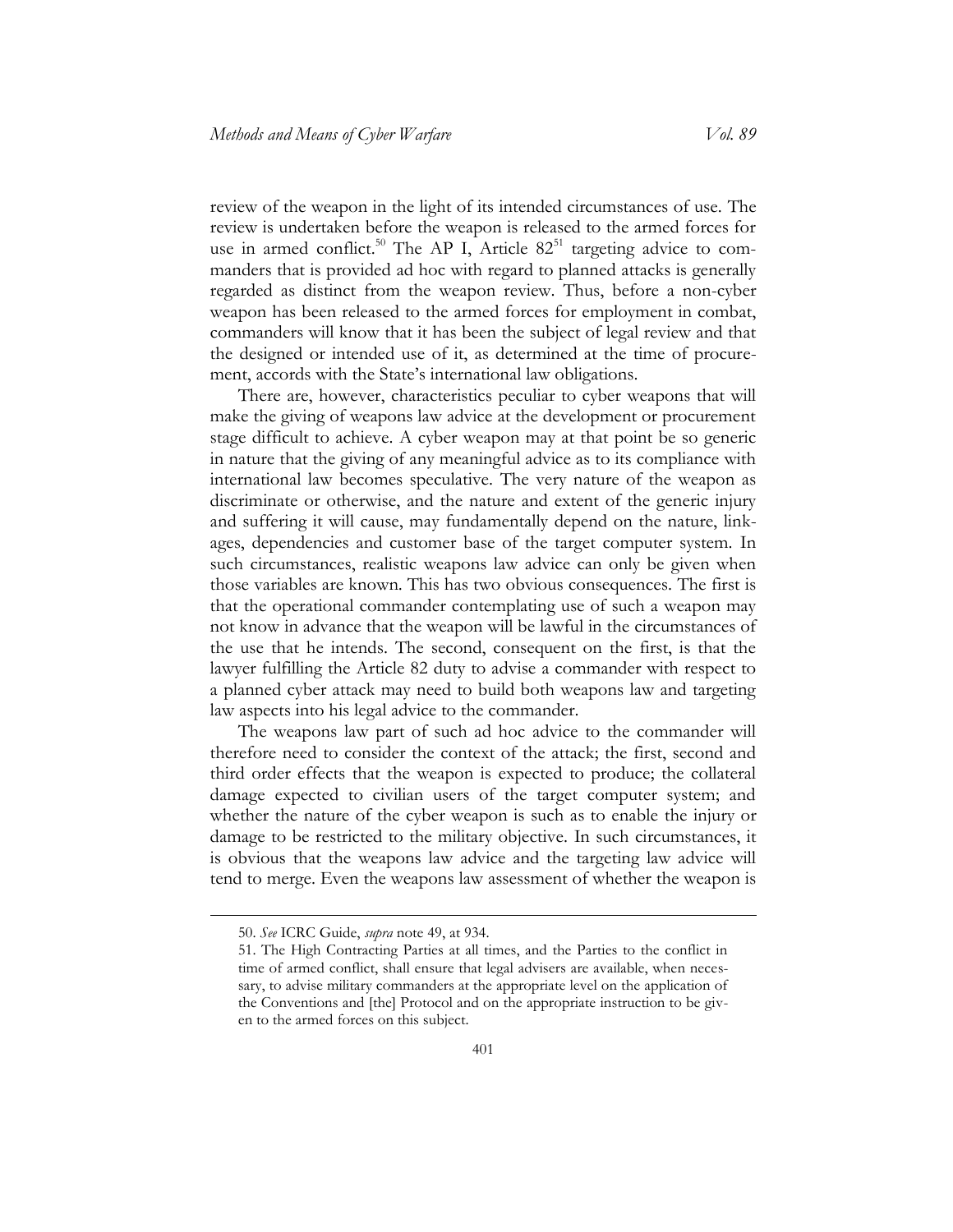capable of being used discriminately and in compliance with the superfluous injury/unnecessary suffering principle will be eclipsed by the issue of whether the planned attack, taking into account the cyber weapon to be used, the circumstances of the target system and of any other nodes liable to be affected, will comply with the customary law targeting rules, and for States party to AP I, with Articles 48 to 67. While this is appreciated, nevertheless, the ad hoc weapons law issues discussed in this article must also be considered, if only to conclude that they have no relevance to the particular circumstances.

Perhaps the safest way forward is for a legal review of all cyber weapons to continue to be undertaken at the weapon development stage. Such reviews can be used to inform the concept of use and associated documents in which the requirement for ad hoc weapons law advice concerning particular types of attack can be noted. Advisers to commanders must, however, appreciate that when advising on planned cyber attacks, a wider range of issues will need to be considered for the reasons set out earlier.

#### V. APPLYING WEAPONS LAW TO PARTICULAR TYPES OF CYBER WEAPONS

Consideration will now be given to how the weapons law previously discussed can be applied to particular kinds of cyber tools. For these purposes, on an illustrative basis, the use of botnets to deny the services of a targeted computer system, the planting of a kill switch and masquerade will be examined.

Malware might be used to take control of a number of infected computers that become a virtual network centrally controlled by command and control servers. Spam messages are then, for example, sent to the targeted computer system, the bandwidth of which is exhausted, thus prompting the denial-of-service from the targeted system that was the goal of the cyber operation. The malware will cause resources of the infected computers in the net, or bots as they are known, to be devoted to the operation so services to the customers of those systems may also be affected. However, the denial or deterioration of service will only last as long as the botnet is operated and there will normally be no lasting effect on the targeted system. The effect on the targeted computer system will not, therefore, amount to "damage" such that the botnet tool will not thereby be rendered a weapon. If, however, as an example, the targeted system provides life support services that when interrupted will foreseeably cause death or injury, such a use of the cyber tool would render it a weapon requiring legal review.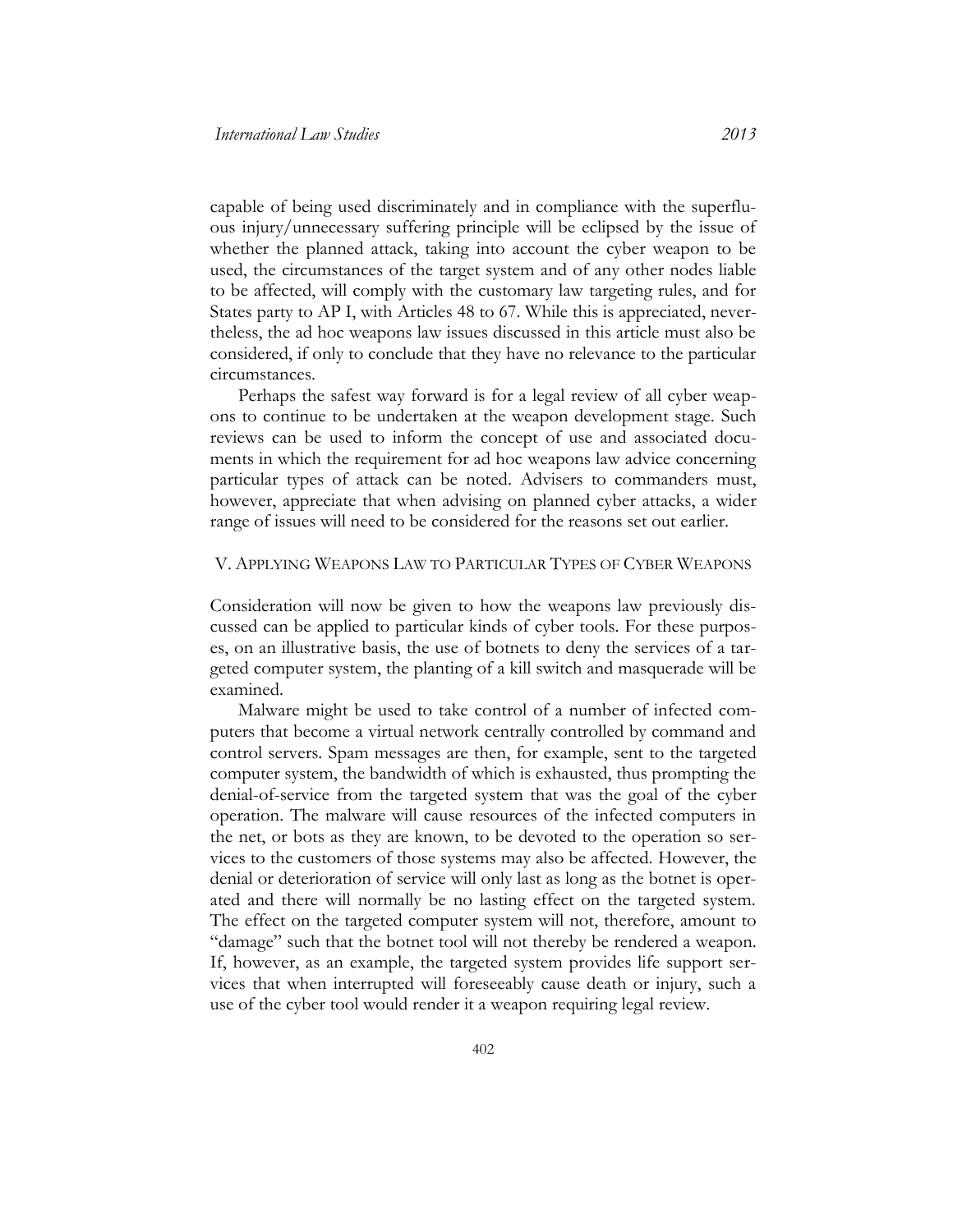In conducting that review, the rules of weapons law discussed in this article should be applied. The nature and degree of the injuries suffered and to be expected as a result of such a cyber attack will determine whether the superfluous injury/unnecessary suffering rule has been complied with. More problematic may be the prohibition of cyber weapons that are indiscriminate by nature. It is, however, only death, injury, damage or destruction to protected persons or objects that should be considered. Inconvenience or annoyance caused, for example, by collateral denials-of-service from computer systems forming the botnet will not cause the cyber tool to be indiscriminate by nature.

The use of a targeted Trojan to plant a kill switch involves sending customized—typically concealed—malware to an unaware individual. That individual, by running an apparently safe program or computer file, unknowingly infects the receiving computer system with malware comprising a kill switch. The malware enables the cyber attacker to take control of the target computer system giving him access to all the data stored there. The kill switch can, for example, disable operating programs, corrupt data or close down the target computer system either in response to a command from the cyber attacker or when the authorized operator performs some routine operation, such as switching on the computer. When reviewing such a cyber tool under weapons law, the superfluous injury/unnecessary suffering rule will only need to be considered if the cyber tool, in its intended circumstances of use, is designed or intended to cause injury or death. In deciding whether, when used as intended, the cyber tool is indiscriminate by nature, the designed or intended consequences of activating the kill switch will be critical. Similar considerations to those discussed in the previous paragraph will arise. If the kill switch is designed or adapted to cause death or injury, legal reviewers from states that are party to Protocol II and/or Amended Protocol II to the CCW will consider whether, according to their State's interpretation, such a device amounts to a booby-trap for the purposes of those treaties. Similarly, if the malware containing the kill switch is to be applied to the target computer manually, for example by means of a thumb drive, and if the device is designed to kill, to cause injury or to damage property, the legal reviewer should consider his State's understanding of the definition of "other device" in Protocol II and Amended Protocol II.<sup>52</sup> If the kill switch is to be actuated by remote control, for ex-

<sup>52.</sup> CCW Protocol II *supra* note 38, art. 2(3) and CCW Amended Protocol II, *supra*  note 38, art. 2(5)*.*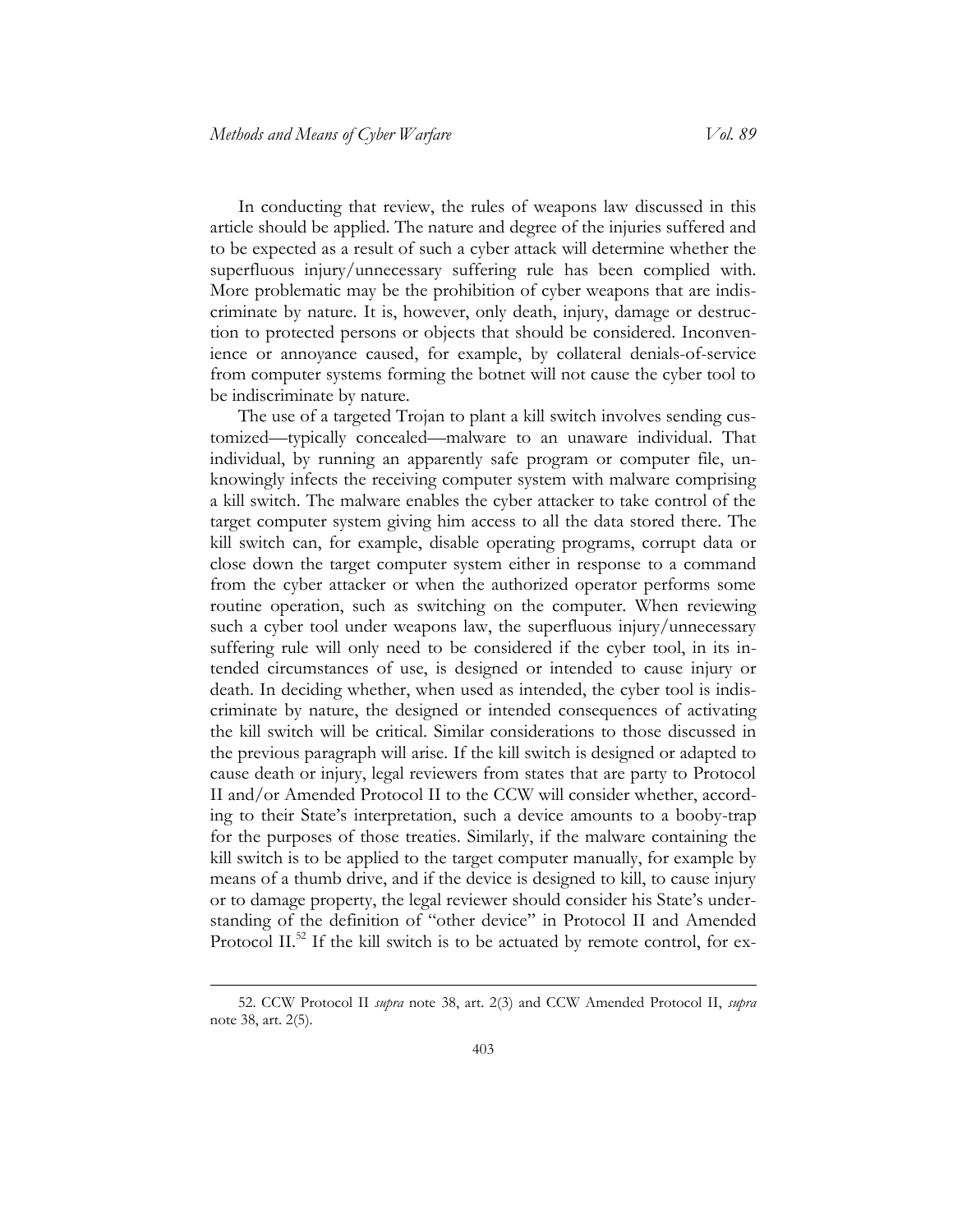ample by a command from the cyber attacker, or if it will activate automatically after a specified time period has elapsed, then the requirements of both Protocols concerning "other devices" will potentially apply to the cyber weapon. If the kill switch is designed to be actuated by a manual act, the provisions of Amended Protocol II relating to "other devices" will potentially apply to the weapon. Here again, much will depend on the relevant State's interpretation of the word "manually." The author considers that, when considered in the context of the Protocols as a whole, "manually" implies a degree of physical connection between the actor and the device which is likely to be absent in the stated example. This is because, in the example, the physical connection is between the actor and the thumb drive, not the device as such.

Masquerade, as a cyber operation, involves the creation of a computer system that mimics the targeted computer system. Customers of the targeted system are diverted to the masquerade system or site where the visiting computer may be infected or where deliberately wrong messages may be given. Clearly, such a cyber tool can be used for a variety of deceptionbased operations, some of which would be unlawful.<sup>53</sup> Cyber capabilities used for deception-based operations that do not result in death, injury, damage or destruction do not, however, constitute weapons, means or methods of warfare. It is only, therefore, when the masquerade operation is designed or intended to cause death, injury or damage that the cyber tool becomes a cyber weapon requiring legal review. The legal principles prohibiting weapons of a nature to cause superfluous injury/unnecessary suffering or to be indiscriminate will then apply to the masquerade operation. Thus, for example, if the lethal, injurious or damaging effects of the malware cannot be controlled or limited reasonably to military objectives, the cyber weapon is liable to be considered indiscriminate by nature.

<sup>53.</sup> Consider, for example, the AP I prohibition on causing death, injury or capture by resort to perfidy (Article 37), the prohibition on making improper use of the distinctive emblems (Article 38(1)), the prohibition of unauthorized use of the United Nations emblem (Article 38(2)), the prohibition on using flags, emblems or insignia of neutrals (Article 39(1)) and the prohibition on using flags, military emblems, insignia or uniforms of adverse parties during attacks or in order to shield, favor, protect or impede military operations (Article 39(2)).